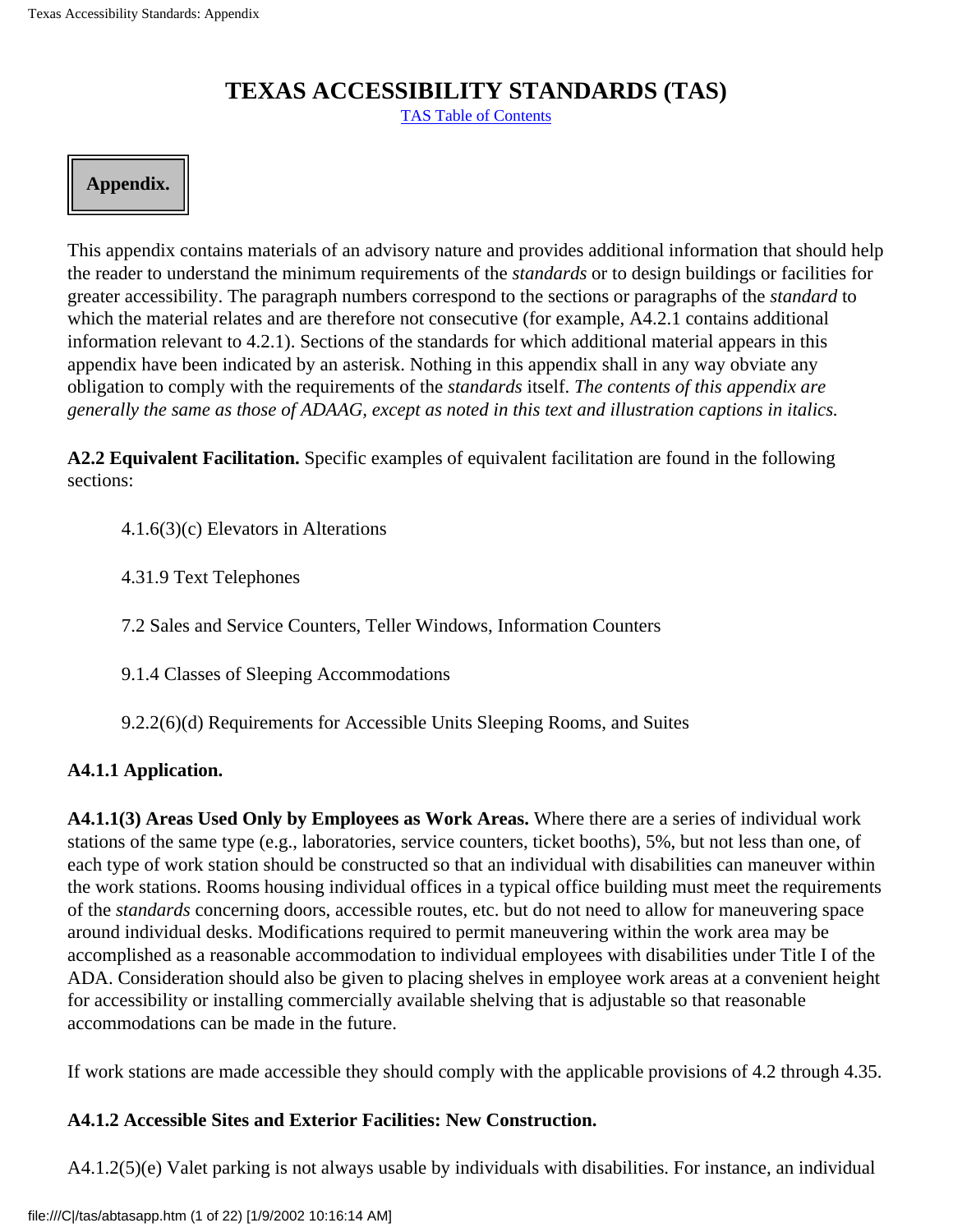may use a type of vehicle controls that render the regular controls inoperable or the driver's seat in a van may be removed. In these situations, another person cannot park the vehicle. It is recommended that some self-parking spaces be provided at valet parking facilities for individuals whose vehicles cannot be parked by another person and that such spaces be located on an accessible route to the entrance of the facility.

## **A4.1.3 Accessible Buildings: New Construction.**

**A4.1.3(5)** Only full passenger elevators are covered by the accessibility provisions of 4.10. Materials and equipment hoists, freight elevators not intended for passenger use, dumbwaiters, and construction elevators are not covered by these *standards*. If a building is exempt from the elevator requirement *by meeting the criteria of exception 1 or exception 2 contained in section 4.1.3(5), or if the commissioner has approved a variance application in accordance with the procedures contained in Rule 68.31*, it is not necessary to provide a platform lift or other means of vertical access in lieu of an elevator *unless such vertical access is a condition of the variance application approval*.

Under Exception 4, platform lifts are *sometimes* allowed where existing conditions make it impractical to install a ramp or elevator. Such conditions generally occur where it is essential to provide access to small raised or lowered areas where space may not be available for a ramp. Examples include, but are not limited to, raised pharmacy platforms, commercial offices raised above a sales floor*, retail display areas*, or radio and news booths.

*A4.1.3(8)(a)(ii) This paragraph is not intended to require an increase in the total number of entrances planned for a building or facility. Its purpose is to ensure equal egress for persons with disabilities from a building or facility in an emergency. Areas of rescue assistance, including the proper use of horizontal exits, are to be used where conditions preclude accessible egress.*

A4.1.3(9) Supervised automatic sprinkler systems have built in signals for monitoring features of the system such as the opening and closing of water control valves, the power supplies for needed pumps, water tank levels, and for indicating conditions that will impair the satisfactory operation of the sprinkler system. Because of these monitoring features, supervised automatic sprinkler systems have a high level of satisfactory performance and response to fire conditions.

**A4.1.3(10)** If an odd number of drinking fountains is provided on a floor, the requirement in 4.1.3(10)(b) may be met by rounding down the odd number to an even number and calculating 50% of the even number. When more than one drinking fountain on a floor is required to comply with 4.15, those fountains should be dispersed to allow wheelchair users convenient access. For example, in a large facility such as a convention center that has water fountains at several locations on a floor, the accessible water fountains should be located so that wheelchair users do not have to travel a greater distance than other people to use a drinking fountain.

**A4.1.3(17)(b)** In addition to the requirements of section 4.1.3(17)(b), the installation of additional volume controls is encouraged. Volume controls may be installed on any telephone.

**A4.1.3(19)(a)** Readily removable or folding seating units may be installed in lieu of providing an open space for wheelchair users. Folding seating units are usually two fixed seats that can be easily folded into a fixed center bar to allow for one or two open spaces for wheelchair users when necessary. These units are more easily adapted than removable seats which generally require the seat to be removed in advance by the facility management.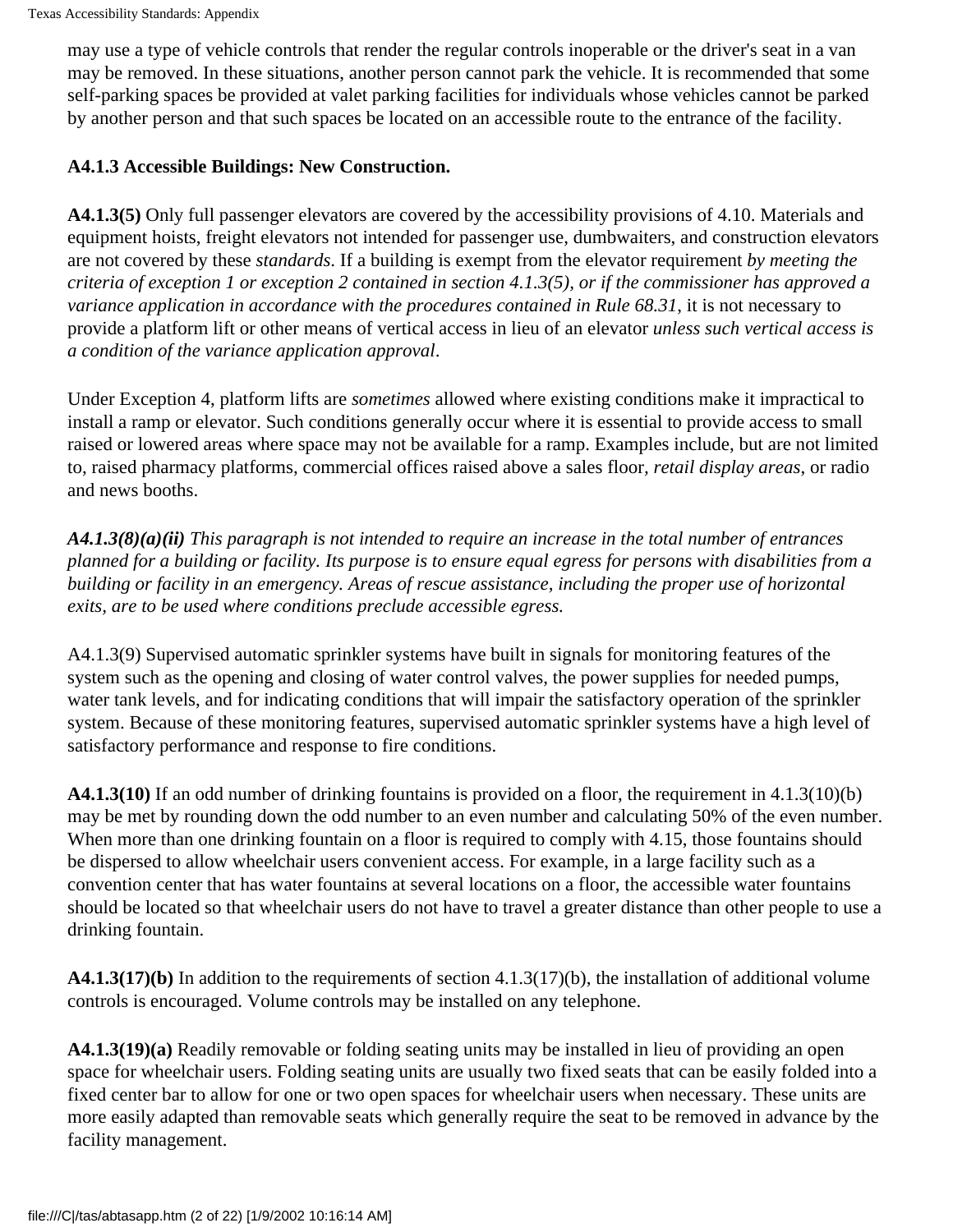Either a sign or a marker placed on seating with removable or folding arm rests is required by this section. Consideration should be given for ensuring identification of such seats in a darkened theater. For example, a marker which contrasts (light on dark or dark on light) and which also reflects light could be placed on the side of such seating so as to be visible in a lighted auditorium and also to reflect light from a flashlight.

# **A4.1.6 Accessible Buildings: Alterations.**

**A4.1.6(1)(h)** When an entrance is being altered, it is preferable that those entrances being altered be made accessible to the extent feasible.

## **A4.2 Space Allowances and Reach Ranges.**

# **A4.2.1 Wheelchair Passage Width.**

(1) Space Requirements for Wheelchairs. Many persons who use wheelchairs need a 30 in (760 mm) clear opening width for doorways, gates, and the like, when the latter are entered head-on. If the person is unfamiliar with a building, if competing traffic is heavy, if sudden or frequent movements are needed, or if the wheelchair must be turned at an opening, then greater clear widths are needed. For most situations, the addition of an inch of leeway on either side is sufficient. Thus, a minimum clear width of 32 in (815 mm) will provide adequate clearance. However, when an opening or a restriction in a passageway is more than 24 in (610 mm) long, it is essentially a passageway and must be at least 36 in (915 mm) wide.

(2) Space Requirements for Use of Walking Aids. Although people who use walking aids can maneuver through clear width openings of 32 in (815 mm), they need 36 in (915 mm) wide passageways and walks for comfortable gaits. Crutch tips, often extending down at a wide angle, are a hazard in narrow passageways where they might not be seen by other pedestrians. Thus, the 36 in (915 mm) width provides a safety allowance both for the person with a disability and for others.

(3) Space Requirements for Passing. Able-bodied persons in winter clothing, walking straight ahead with arms swinging, need 32 in (815 mm) of width, which includes 2 in (50 mm) on either side for sway, and another 1 in (25 mm) tolerance on either side for clearing nearby objects or other pedestrians. Almost all wheelchair users and those who use walking aids can also manage within this 32 in (815 mm) width for short distances. Thus, two streams of traffic can pass in 64 in (1625 mm) in a comfortable flow. Sixty inches (1525 mm) provides a minimum width for a somewhat more restricted flow. If the clear width is less than 60 in (1525 mm), two wheelchair users will not be able to pass but will have to seek a wider place for passing. Forty-eight inches (1220 mm) is the minimum width needed for an ambulatory person to pass a nonambulatory or semi-ambulatory person. Within this 48 in (1220 mm) width, the ambulatory person will have to twist to pass a wheelchair user, a person with a service animal, or a semi-ambulatory person. There will be little leeway for swaying or missteps (see Fig. A1).

**A4.2.3 Wheelchair Turning Space.** These *standards* specify a minimum space of 60 in (1525 mm) diameter or a 60 in by 60 in (1525 mm by 1525 mm) T-shaped space for a pivoting 180-degree turn of a wheelchair. This space is usually satisfactory for turning around, but many people will not be able to turn without repeated tries and bumping into surrounding objects. The space shown in Fig. A2 will allow most wheelchair users to complete U-turns without difficulty.

**A4.2.4 Clear Floor or Ground Space for Wheelchairs.** The wheelchair and user shown in Fig. A3 represent typical dimensions for a large adult male. The space requirements in this guideline are based upon maneuvering clearances that will accommodate most wheelchairs. Fig. A3 provides a uniform reference for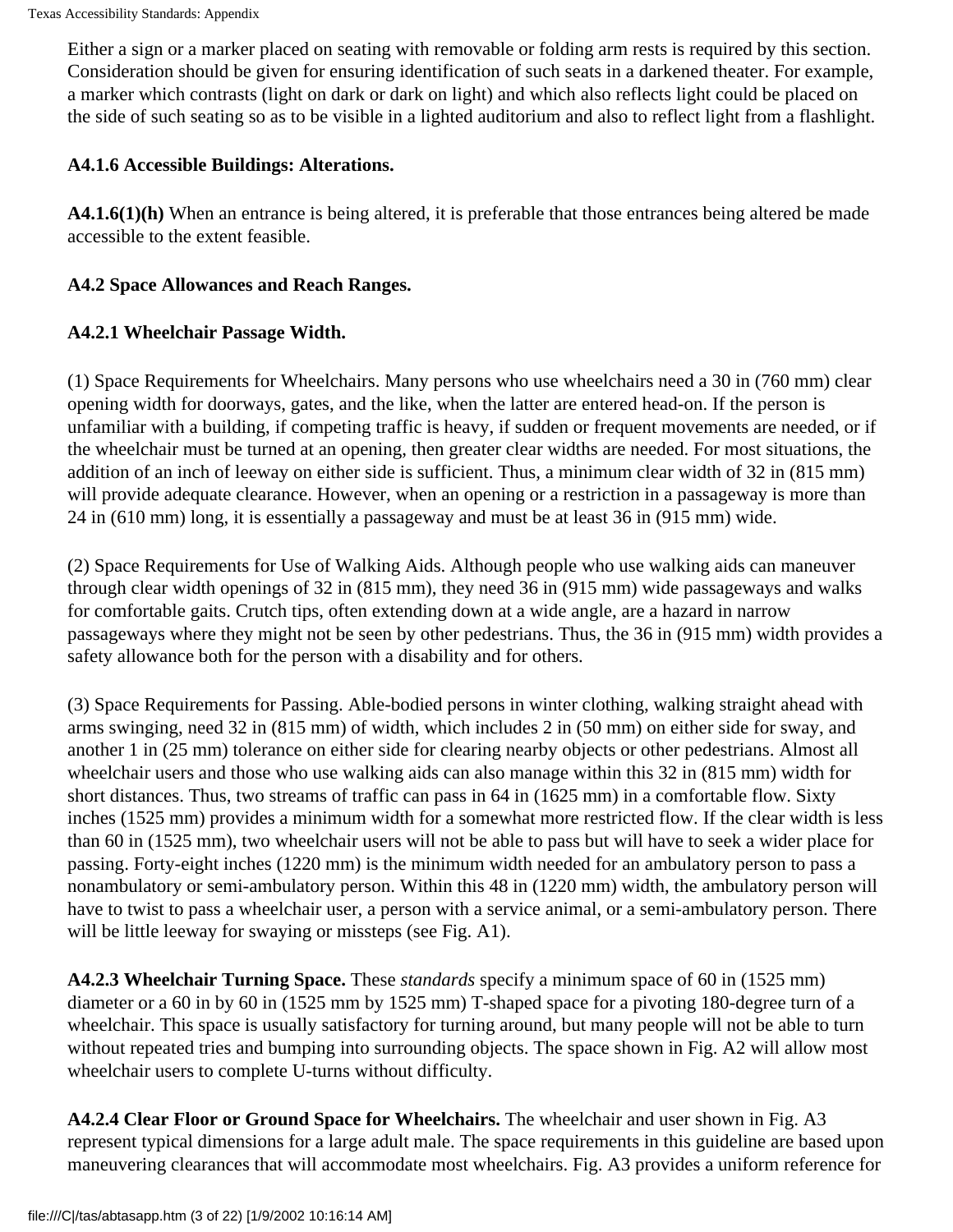design not covered by this guideline.

**A4.2.5 & A4.2.6 Reach.** Reach ranges for persons seated in wheelchairs may be further clarified by Fig. A3(a). These drawings approximate in the plan view the information shown in Fig. 4, 5, and 6.



**Fig. A1 Minimum Passage Width for One Wheelchair and One Ambulatory Person**



**Fig. A2 Space Needed for a Smooth U-Turn in a Wheelchair**







**Fig. A3 Dimensions of Adult-Sized Wheelchair**



NOTE: Motorized wheelchairs may extend ground space to a length of 52\*

**Fig. A3(a)**

*NOTE: SI units (millimeters) not included for clarity.*

**A4.3 Accessible Route.**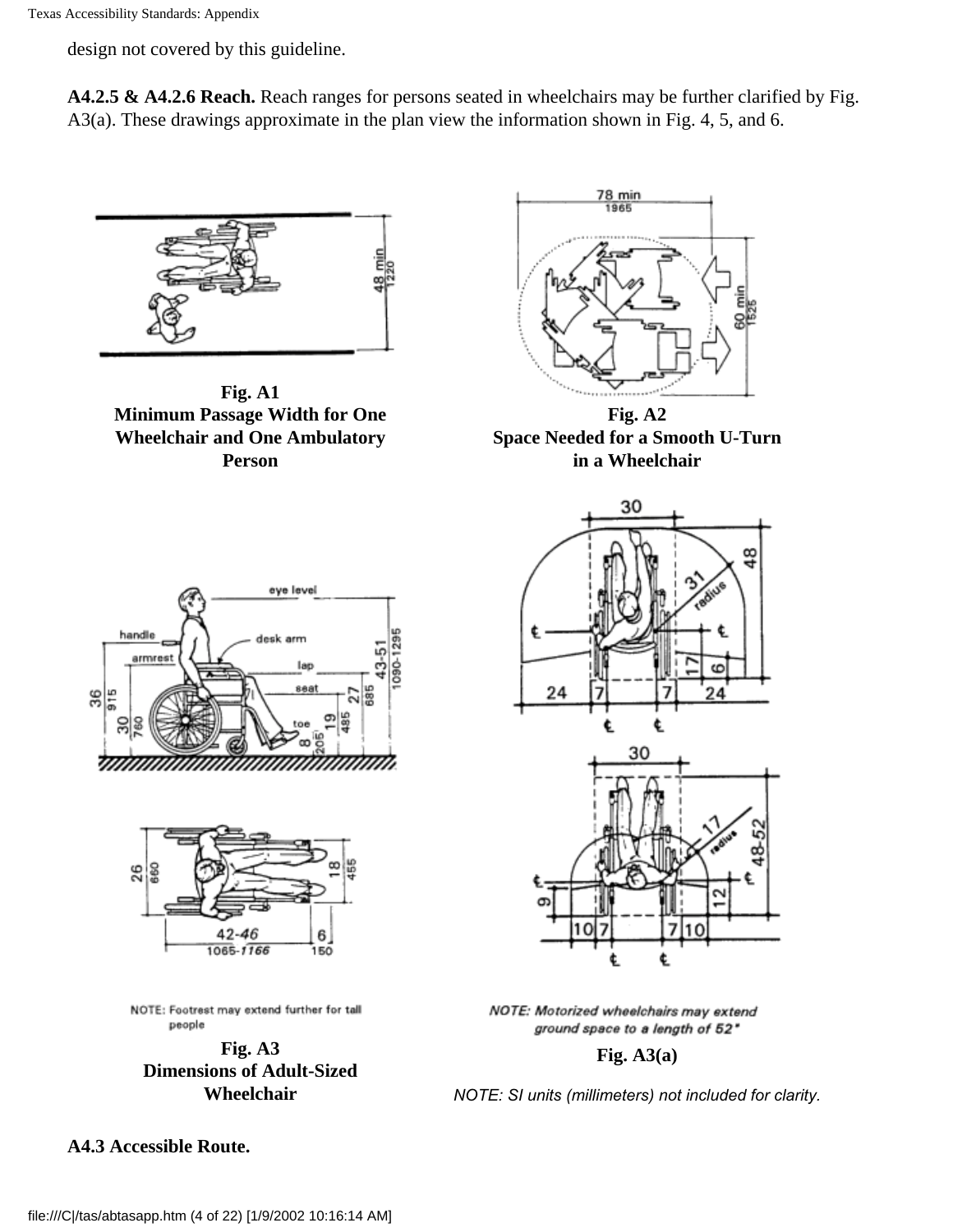## **A4.3.1 General.**

(1) Travel Distances. Many people with mobility impairments can move at only very slow speeds; for many, traveling 200 ft (61 m) could take about 2 minutes. This assumes a rate of about 1.5 ft/s (455 mm/s) on level ground. It also assumes that the traveler would move continuously. However, on trips over 100 ft (30 m), disabled people are apt to rest frequently, which substantially increases their trip times. Resting periods of 2 minutes for every 100 ft (30 m) can be used to estimate travel times for people with severely limited stamina. In inclement weather, slow progress and resting can greatly increase a disabled person's exposure to the elements.

(2) Sites. Level, indirect routes or those with running slopes lower than 1:20 can sometimes provide more convenience than direct routes with maximum allowable slopes or with ramps.

**A4.3.10 Egress.** Because people with disabilities may visit, be employed or be a resident in any building, emergency management plans with specific provisions to ensure their safe evacuation also play an essential role in fire safety and life safety.

**A4.3.11.3 Stairway Width.** A 48 in (1220 mm) wide exit stairway is needed to allow assisted evacuation (e.g., carrying a person in a wheelchair) without encroaching on the exit path for ambulatory persons.

**A4.3.11.4 Two-way Communication.** It is essential that emergency communication not be dependent on voice communications alone because the safety of people with hearing or speech impairments could be jeopardized. The visible signal requirement could be satisfied with something as simple as a button in the area of rescue assistance that lights, indicating that help is on the way, when the message is answered at the point of entry.

# **A4.4 Protruding Objects.**

**A4.4.1 General.** Service animals are trained to recognize and avoid hazards. However, most people with severe impairments of vision use the long cane as an aid to mobility. The two principal cane techniques are the touch technique, where the cane arcs from side to side and touches points outside both shoulders; and the diagonal technique, where the cane is held in a stationary position diagonally across the body with the cane tip touching or just above the ground at a point outside one shoulder and the handle or grip extending to a point outside the other shoulder. The touch technique is used primarily in uncontrolled areas, while the diagonal technique is used primarily in certain limited, controlled, and familiar environments. Cane users are often trained to use both techniques.

Potential hazardous objects are noticed only if they fall within the detection range of canes (see Fig. A4). Visually impaired people walking toward an object can detect an overhang if its lowest surface is not higher than 27 in (685 mm). When walking alongside protruding objects, they cannot detect overhangs. Since proper cane and service animal techniques keep people away from the edge of a path or from walls, a slight overhang of no more than 4 in (100 mm) is not hazardous.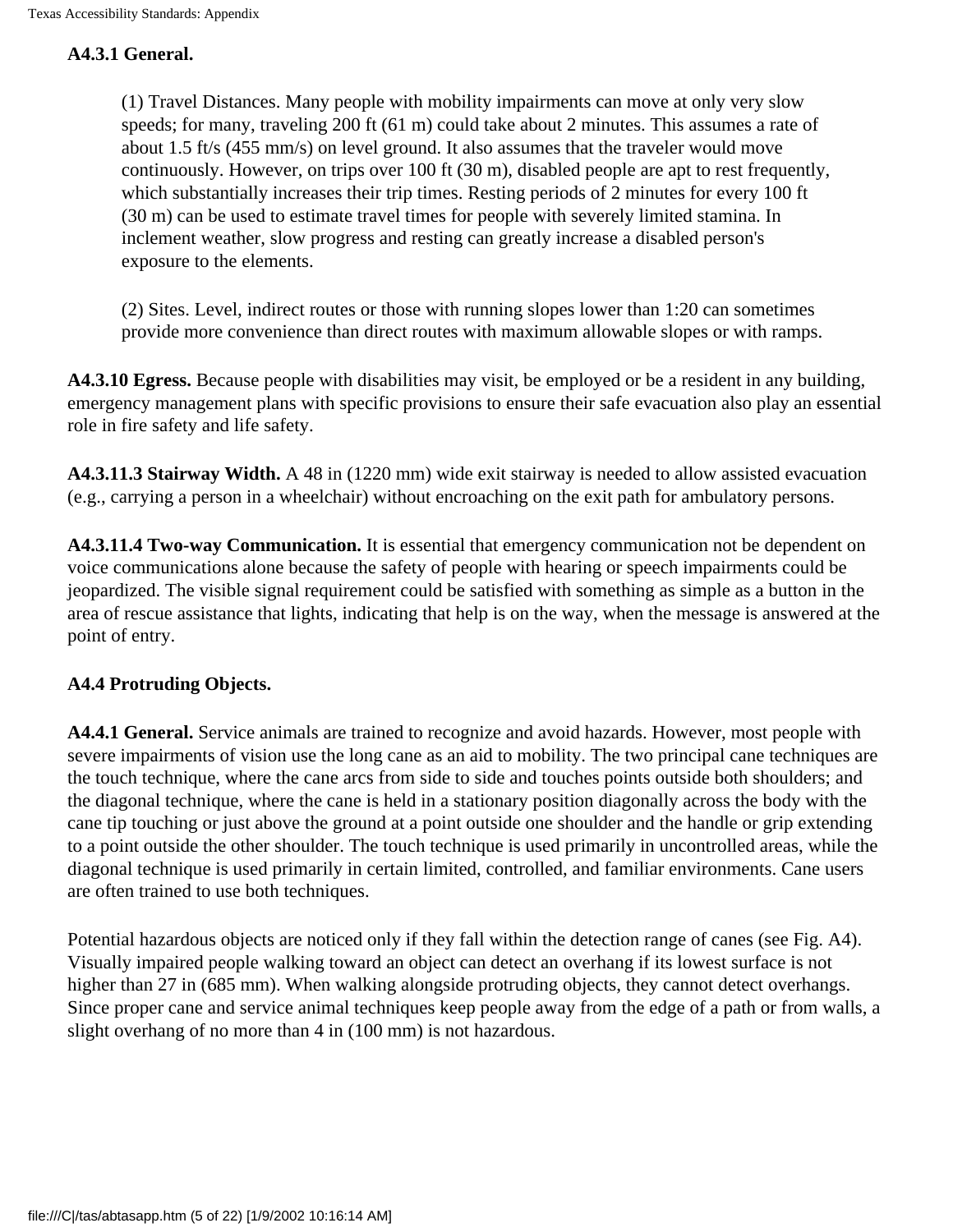

**Fig. A4 Cane Technique**

# **A4.5 Ground and Floor Surfaces.**

**A4.5.1 General.** People who have difficulty walking or maintaining balance or who use crutches, canes, or walkers, and those with restricted gaits are particularly sensitive to slipping and tripping hazards. For such people, a stable and regular surface is necessary for safe walking, particularly on stairs. Wheelchairs can be propelled most easily on surfaces that are hard, stable, and regular. Soft loose surfaces such as shag carpet, loose sand or gravel, wet clay, and irregular surfaces such as cobblestones can significantly impede wheelchair movement.

Slip resistance is based on the frictional force necessary to keep a shoe heel or crutch tip from slipping on a walking surface under conditions likely to be found on the surface. While the dynamic coefficient of friction during walking varies in a complex and non-uniform way, the static coefficient of friction, which can be measured in several ways, provides a close approximation of the slip resistance of a surface. Contrary to popular belief, some slippage is necessary to walking, especially for persons with restricted gaits; a truly "non-slip" surface could not be negotiated.

The Occupational Safety and Health Administration recommends that walking surfaces have a static coefficient of friction of 0.5. A research project sponsored by the Architectural and Transportation Barriers Compliance Board (Access Board) conducted tests with persons with disabilities and concluded that a higher coefficient of friction was needed by such persons. A static coefficient of friction of 0.6 is recommended for accessible routes and 0.8 for ramps.

It is recognized that the coefficient of friction varies considerably due to the presence of contaminants, water, floor finishes, and other factors not under the control of the designer or builder and not subject to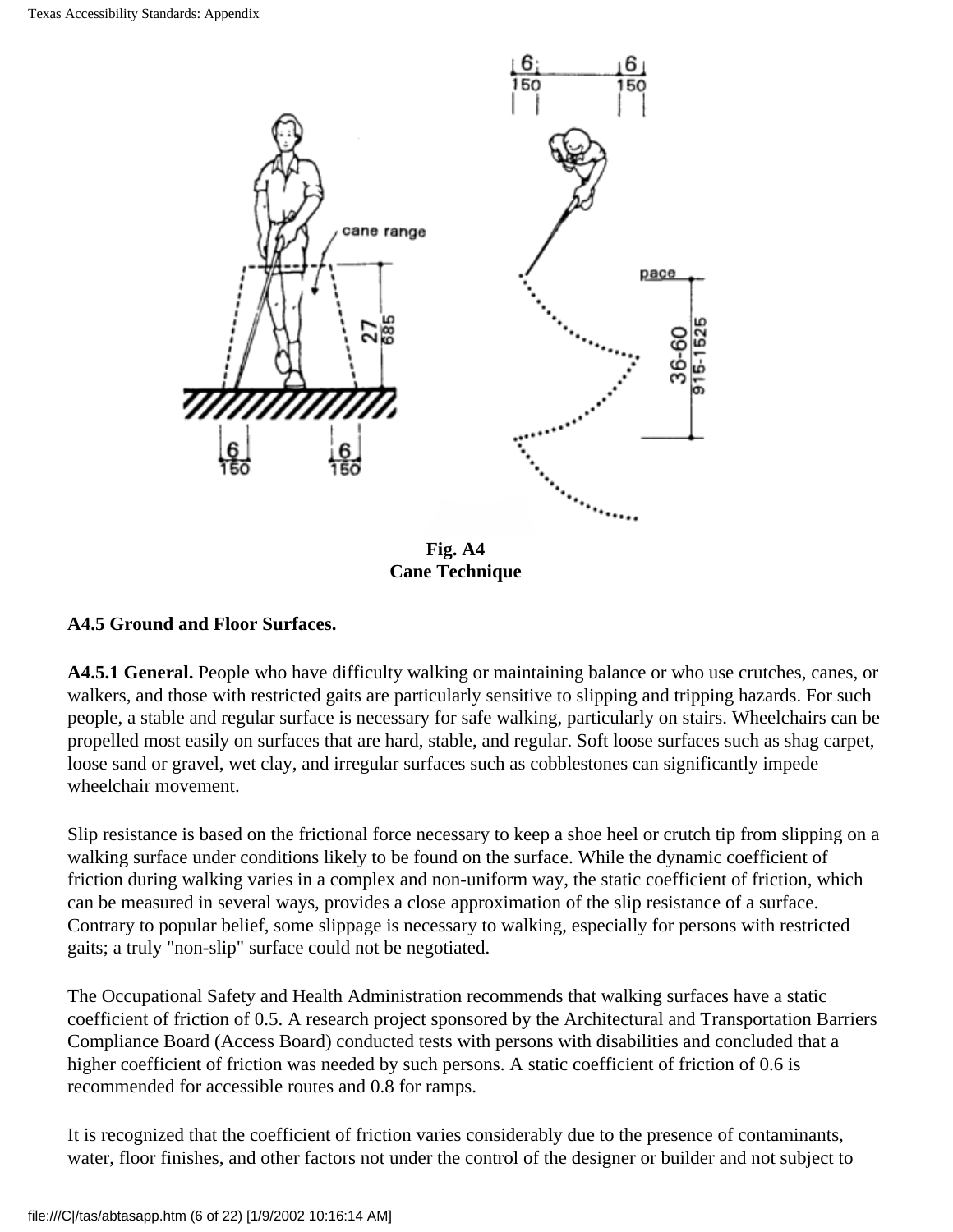design and construction guidelines and that compliance would be difficult to measure on the building site. Nevertheless, many common building materials suitable for flooring are now labeled with information on the static coefficient of friction. While it may not be possible to compare one product directly with another, or to guarantee a constant measure, builders and designers are encouraged to specify materials with appropriate values. As more products include information on slip resistance, improved uniformity in measurement and specification is likely. The Access Board's advisory guidelines on Slip Resistant Surfaces provides additional information on this subject.

Cross slopes on walks and ground or floor surfaces can cause considerable difficulty in propelling a wheelchair in a straight line.

**A4.5.3 Carpet.** Much more needs to be done in developing both quantitative and qualitative criteria for carpeting (i.e., problems associated with texture and weave need to be studied). However, certain functional characteristics are well established. When both carpet and padding are used, it is desirable to have minimum movement (preferably none) between the floor and the pad and the pad and the carpet which would allow the carpet to hump or warp. In heavily trafficked areas, a thick, soft (plush) pad or cushion, particularly in combination with long carpet pile, makes it difficult for individuals in wheelchairs and those with other ambulatory disabilities to get about. Firm carpeting can be achieved through proper selection and combination of pad and carpet, sometimes with the elimination of the pad or cushion, and with proper installation. Carpeting designed with a weave that causes a zig-zag effect when wheeled across is strongly discourged.

## **A4.6 Parking and Passenger Loading Zones.**

**A4.6.3 Parking Spaces.** The increasing use of vans with side-mounted lifts or ramps by persons with disabilities has necessitated some revisions in specifications for parking spaces and adjacent access aisles. The typical accessible parking space is 96 in (2440 mm) wide with an adjacent 60 in (1525 mm) access aisle. However, this aisle does not permit lifts or ramps to be deployed and still leave room for a person using a wheelchair or other mobility aid to exit the lift platform or ramp. In tests conducted with actual lift/van/wheelchair combinations, (under a Board-sponsored Accessible Parking and Loading Zones Project) researchers found that a space and aisle totaling almost 204 in (5180 mm) wide was needed to deploy a lift and exit conveniently. The "van accessible" parking space required by these guidelines provides a 96 in (2440 mm) wide space with a 96 in (2440 mm) adjacent access aisle which is just wide enough to maneuver and exit from a side mounted lift. If a 96 in (2440 mm) access aisle is placed between two spaces, two "van accessible" spaces are created. Alternatively, if the wide access aisle is provided at the end of a row (an area often unused), it may be possible to provide the wide access aisle without additional space (see Fig. A5(a)).

A sign is needed to alert van users to the presence of the wider aisle, but the space is not intended to be restricted only to vans.

"Universal" Parking Space Design. An alternative to the provision of a percentage of spaces with a wide aisle, and the associated need to include additional signage, is the use of what has been called the "universal" parking space design. Under this design, all accessible spaces are 132 in (3350 mm) wide with a 60 in (1525 mm) access aisle (see Fig. A5(b)). One advantage to this design is that no additional signage is needed because all spaces can accommodate a van with a side-mounted lift or ramp. Also, there is no competition between cars and vans for spaces since all spaces can accommodate either. Furthermore, the wider space permits vehicles to park to one side or the other within the 132 in (3350 mm) space to allow persons to exit and enter the vehicle on either the driver or passenger side, although, in some cases, this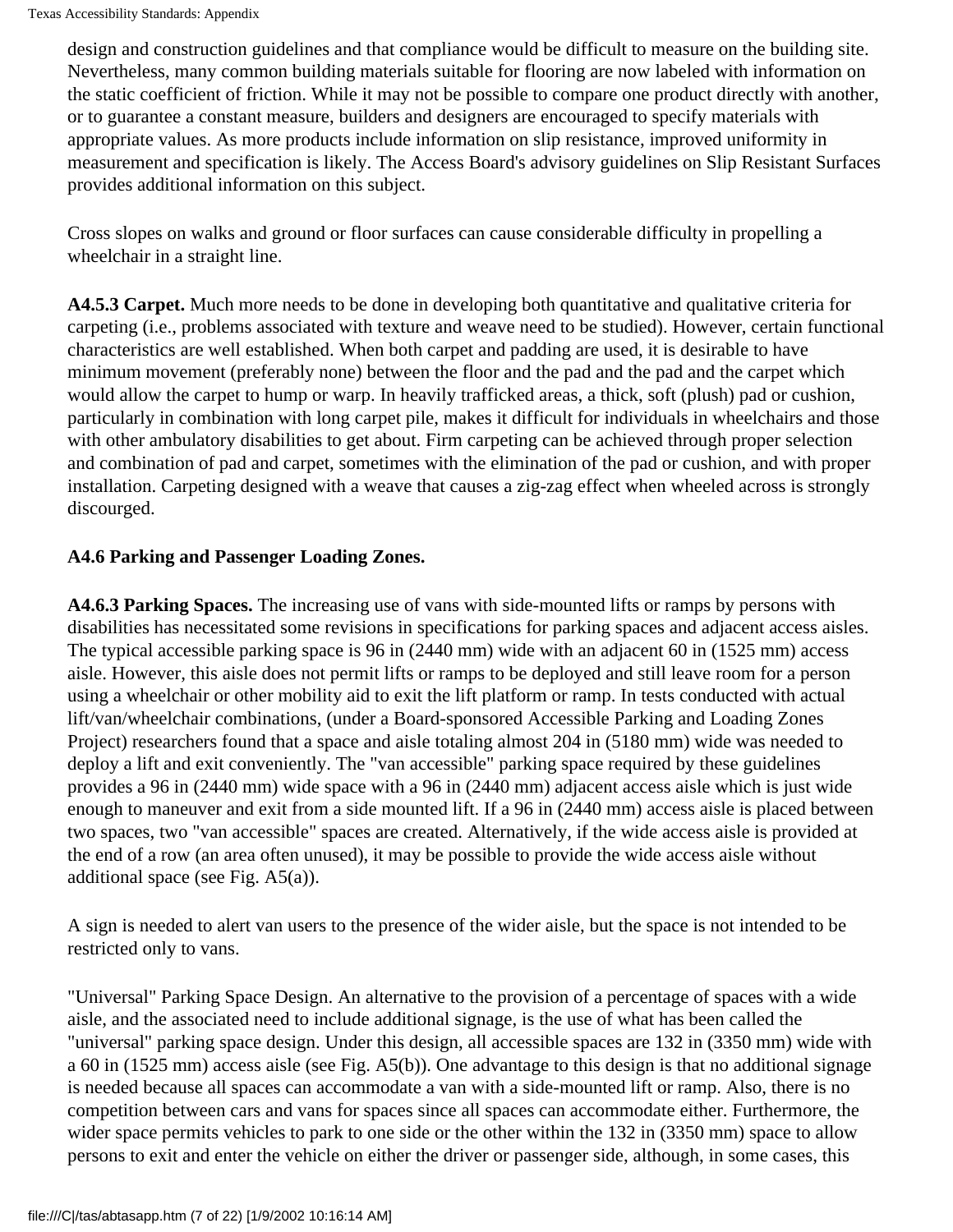would require exiting or entering without a marked access aisle.

*It is sometimes difficult for a person with disabilities to back into parking spaces, making common access aisles shared by two spaces impractical. A better design is to provide an access aisle for each space rather than having two spaces share the same aisle.*

An essential consideration for any design is having the access aisle level with the parking space. Since a person with a disability, using a lift or ramp, must maneuver within the access aisle, the aisle cannot include a ramp or sloped area. The access aisle must be connected to an accessible route to the appropriate accessible entrance of a building or facility. The parking access aisle must either blend with the accessible route or have a curb ramp complying with 4.7. Such a curb ramp opening must be located within the access aisle boundaries, not within the parking space boundaries. Unfortunately, many facilities are designed with a ramp that is blocked when any vehicle parks in the accessible space. Also, the required dimensions of the access aisle cannot be restricted by planters, curbs or wheel stops.

**A4.6.4 Signage.** Signs designating parking places for disabled people can be seen from a driver's seat if the signs are mounted high enough *(generally between 48 in (1220 mm) and 80 in (2030 mm))* above the ground *or floor surface* and located at the front of a parking space.

**A4.6.5 Vertical Clearance.** High-top vans, which disabled people or transportation services often use, require higher clearances in parking garages than automobiles.



**Parking Space Alternatives**

## **A4.8 Ramps.**

**A4.8.1 General.** Ramps are essential for wheelchair users if elevators or lifts are not available to connect different levels. However, some people who use walking aids have difficulty with ramps and prefer stairs. *A4.2.1(3) contains information pertaining to passing widths.*

**A4.8.2 Slope and Rise.** Ramp slopes between 1:16 and 1:20 are preferred. The ability to manage an incline is related to both its slope and its length. Wheelchair users with disabilities affecting their arms or with low stamina have serious difficulty using inclines. Most ambulatory people and most people who use wheelchairs can manage a slope of 1:16. Many people cannot manage a slope of 1:12 for 30 ft (9 m).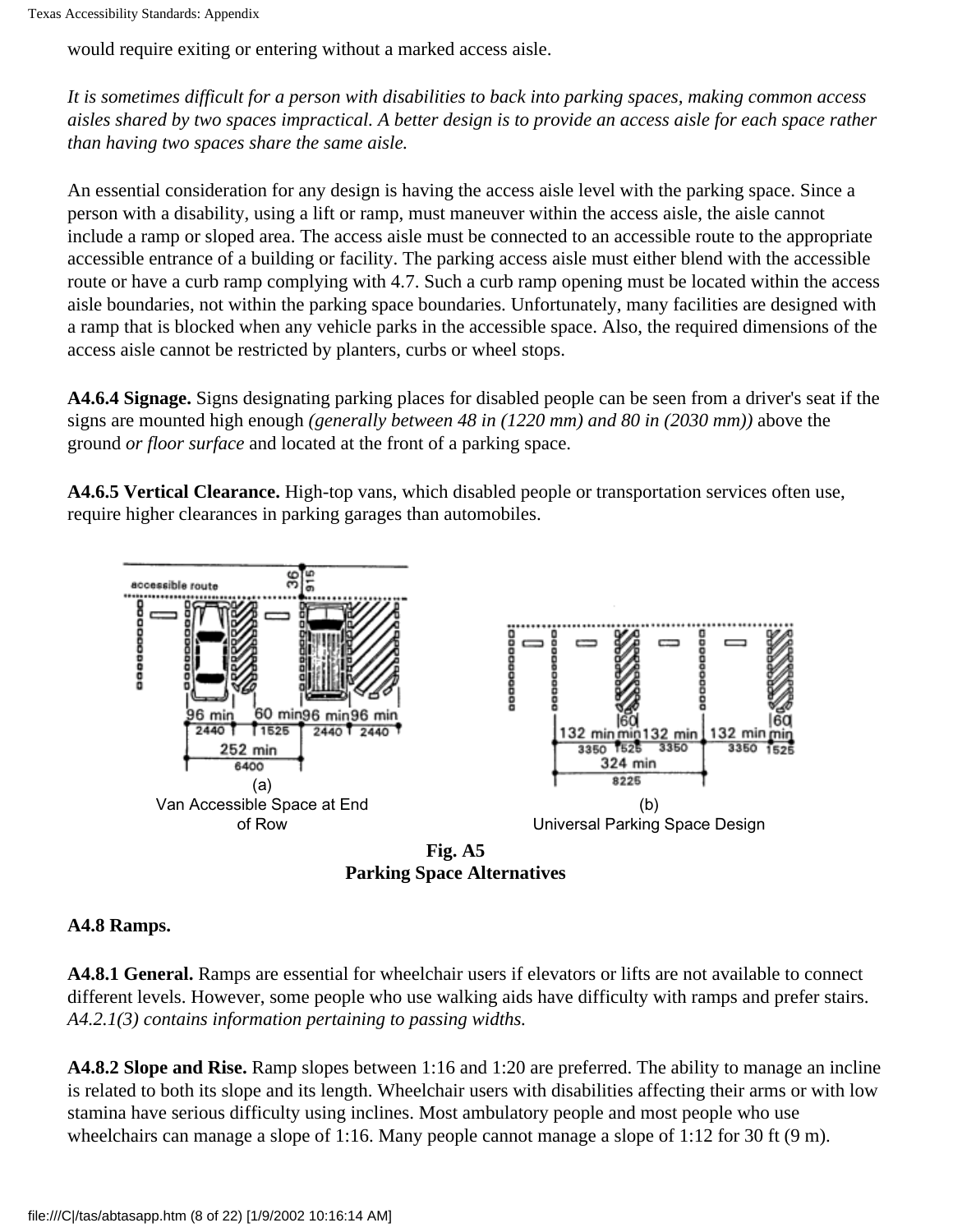**A4.8.4 Landings.** Level landings are essential toward maintaining an aggregate slope that complies with these guidelines. A ramp landing that is not level causes individuals using wheelchairs to tip backward or bottom out when the ramp is approached.

**A4.8.5 Handrails.** The requirements for stair and ramp handrails in this guideline are for adults. When children are principal users in a building or facility, a second set of handrails at an appropriate height can assist them and aid in preventing accidents. *For mounting heights suitable in schools and other facilities used primarily by children see section 2.1.1.*

## **A4.9 Stairs.**

**A4.9.1***(1)* **Minimum Number.** Only interior and exterior stairs connecting levels that are not connected by an elevator, ramp, or other accessible means of vertical access have to comply with 4.9.

## **A4.10 Elevators.**

**A4.10.6 Door Protective and Reopening Device.** The required door reopening device would hold the door open for 20 seconds if the doorway remains obstructed. After 20 seconds, the door may begin to close. However, if designed in accordance with ASME A17.1-1990, the door closing movement could still be stopped if a person or object exerts sufficient force at any point on the door edge.

**A4.10.7 Door and Signal Timing for Hall Calls.** This paragraph allows variation in the location of call buttons, advance time for warning signals, and the door-holding period used to meet the time requirement.

**A4.10.12 Car Controls.** Industry-wide standardization of elevator control panel design would make all elevators significantly more convenient for use by people with severe visual impairments. In many cases, it will be possible to locate the highest control on elevator panels within 48 in (1220 mm) from the floor.

**A4.10.13 Car Position Indicators.** A special button may be provided that would activate the audible signal within the given elevator only for the desired trip, rather than maintaining the audible signal in constant operation.

**A4.10.14 Emergency Communications.** A device that requires no handset is easier to use by people who have difficulty reaching. Also, small handles on handset compartment doors are not usable by people who have difficulty grasping.

Ideally, emergency two-way communication systems should provide both voice and visual display intercommunication so that persons with hearing impairments and persons with vision impairments can receive information regarding the status of a rescue. A voice intercommunication system cannot be the only means of communication because it is not accessible to people with speech and hearing impairments. While a voice intercommunication system is not required, at a minimum, the system should provide both an audio and visual indication that a rescue is on the way.

# **A4.11 Platform Lifts (Wheelchair Lifts).**

**A4.11.2 Other Requirements.** Inclined stairway chairlifts, and inclined and vertical platform lifts (wheelchair lifts) are available for short-distance, vertical transportation of people with disabilities. Care should be taken in selecting lifts as some lifts are not equally suitable for use by both wheelchair users and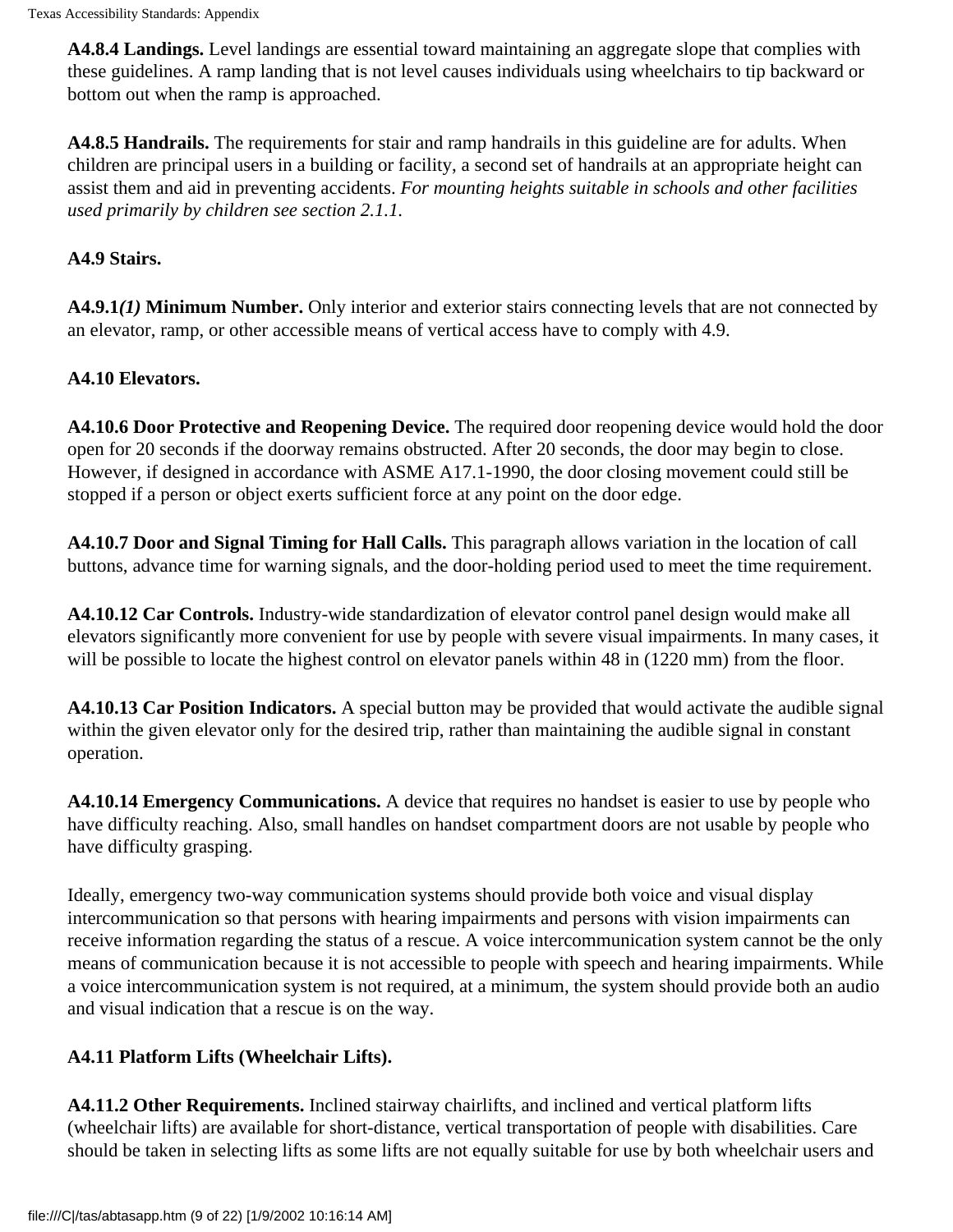semi-ambulatory individuals. *Consideration should be given to maximum dimensions shown in Figure A3 when selecting lifts.*

# **A4.12 Windows.**

**A4.12.1 General.** Windows intended to be operated by occupants in accessible spaces should comply with 4.12.

**A4.12.2 Window Hardware.** Windows requiring pushing, pulling, or lifting to open (for example, doublehung, sliding, or casement and awning units without cranks) should require no more than 5 lbf (22.2 N) to open or close. Locks, cranks, and other window hardware should comply with 4.27.

# **A4.13 Doors.**

**A4.13.8 Thresholds at Doorways.** Thresholds and surface height changes in doorways are particularly inconvenient for wheelchair users who also have low stamina or restrictions in arm movement because complex maneuvering is required to get over the level change while operating the door.

**A4.13.9 Door Hardware.** Some disabled persons must push against a door with their chair or walker to open it. Applied kickplates on doors with closers can reduce required maintenance by withstanding abuse from wheelchairs and canes. To be effective, they should cover the door width, less approximately 2 in (51 mm), up to a height of 16 in (405 mm) from its bottom edge and be centered across the width of the door.

**A4.13.10 Door Closers.** Closers with delayed action features give a person more time to maneuver through doorways. They are particularly useful on frequently used interior doors such as entrances to toilet rooms.

**A4.13.11 Door Opening Force.** Although most people with disabilities can exert at least 5 lbf (22.2N), both pushing and pulling from a stationary position, a few people with severe disabilities cannot exert 3 lbf (13.13N). Although some people cannot manage the allowable forces in this guideline and many others have difficulty, door closers must have certain minimum closing forces to close doors satisfactorily. Forces for pushing or pulling doors open are measured with a push-pull scale under the following conditions:

(1) Hinged Doors: Force applied perpendicular to the door at the door opener or 30 in (760 mm) from the hinged side, whichever is farther from the hinge.

(2) Sliding or Folding Doors: Force applied parallel to the door at the door pull or latch.

(3) Application of Force: Apply force gradually so that the applied force does not exceed the resistance of the door. In high-rise buildings, air-pressure differentials may require a modification of this specification in order to meet the functional intent.

**A4.13.12 Automatic Doors and Power-Assisted Doors.** Sliding automatic doors do not need guard rails and are more convenient for wheelchair users and visually impaired people to use. If slowly opening automatic doors can be reactivated before their closing cycle is completed, they will be more convenient in busy doorways.

# **A4.15 Drinking Fountains and Water Coolers.**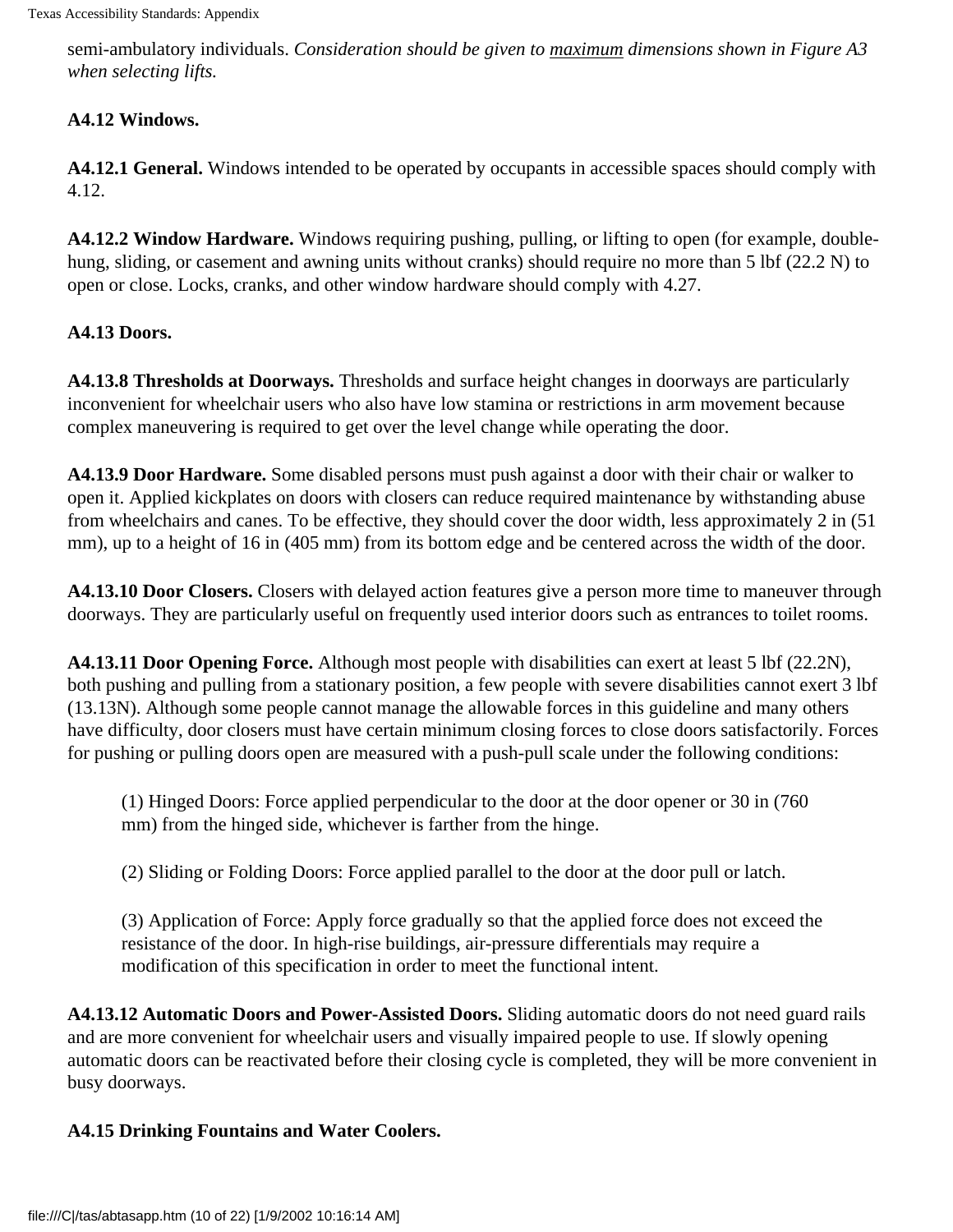**A4.15.2 Spout Height.** Two drinking fountains, mounted side by side or on a single post, are usable by people with disabilities and people who find it difficult to bend over.

## **A4.16 Water Closets.**

**A4.16.3 Height.** Height preferences for toilet seats vary considerably among disabled people. Higher seat heights may be an advantage to some ambulatory disabled people, but are often a disadvantage for wheelchair users and others. Toilet seats 18 in (455 mm) high seem to be a reasonable compromise. Thick seats and filler rings are available to adapt standard fixtures to these requirements.

**A4.16.4 Grab Bars.** Fig. A6(a) and A6(b) show the diagonal and side approaches most commonly used to transfer from a wheelchair to a water closet. Some wheelchair users can transfer from the front of the toilet while others use a 90-degree approach. Most people who use the two additional approaches can also use either the diagonal approach or the side approach.

**A4.16.5 Flush Controls.** Flush valves and related plumbing can be located behind walls or to the side of the toilet, or a toilet seat lid can be provided if plumbing fittings are directly behind the toilet seat. Such designs reduce the chance of injury and imbalance caused by leaning back against the fittings. Flush controls for tank-type toilets have a standardized mounting location on the left side of the tank (facing the tank). Tanks can be obtained by special order with controls mounted on the right side. If administrative authorities require flush controls for flush valves to be located in a position that conflicts with the location of the rear grab bar, then that bar may be split or shifted toward the wide side of the toilet area.





Takes transfer position, swings footrest out of the way, sets brakes.

Removes armrest, transfers





Moves wheelchair out of the way, changes positions (some people fold chair or pivot it 90° to the toilet).

Positions on toilet, releases brake.



Takes transfer position, removes armrest, sets brakes.



(a) Diagonal Approach





Positions on toilet.

(b) Side Approach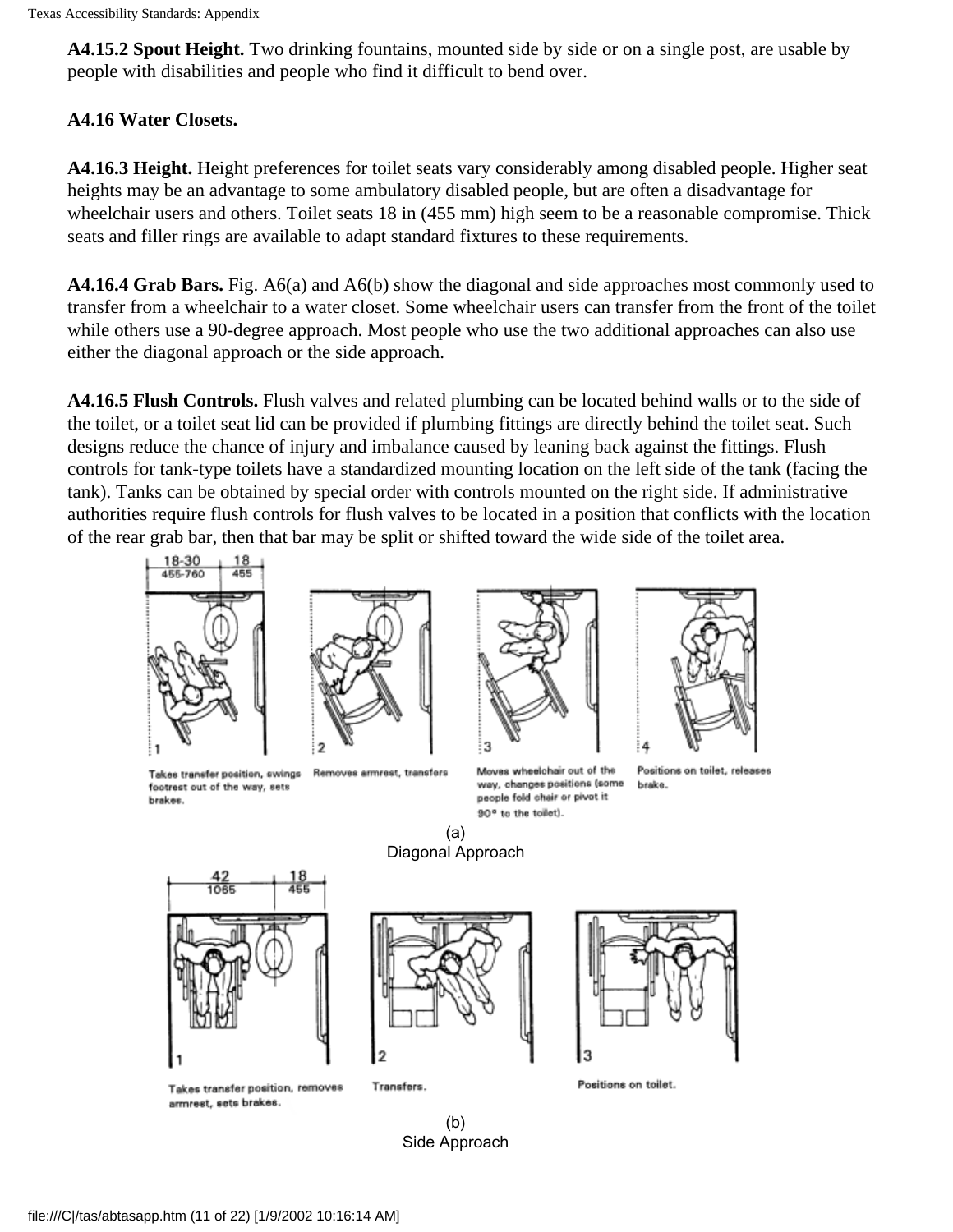# **Fig. A6 Wheelchair Transfers**

# **A4.17 Toilet Stalls.**

**A4.17.3 Size and Arrangement.** This section requires use of the 60 in (1525 mm) standard stall (Figure 30(a)) and permits the 36 in (915 mm) or 48 in (1220 mm) wide alternate stall (Figure 30(b)) only in alterations where provision of the standard stall is technically infeasible or where local plumbing codes prohibit reduction in the number of fixtures. A standard stall provides a clear space on one side of the water closet to enable persons who use wheelchairs to perform a side or diagonal transfer from the wheelchair to the water closet. However, some persons with disabilities who use mobility aids such as walkers, canes or crutches are better able to use the two parallel grab bars in the 36 in (915 mm) wide alternate stall to achieve a standing position.

In large toilet rooms, where six or more toilet stalls are provided, it is therefore required that a 36 in (915 mm) wide stall with parallel grab bars be provided in addition to the standard stall required in new construction. The 36 in (915 mm) width is necessary to achieve proper use of the grab bars; wider stalls would position the grab bars too far apart to be easily used and narrower stalls would position the grab bars too close to the water closet. Since the stall is primarily intended for use by persons using canes, crutches and walkers, rather than wheelchairs, the length of the stall could be conventional. The door, however, must swing outward to ensure a usable space for people who use crutches or walkers.

*The size of an accessible standard toilet stall may be increased to accommodate a lavatory (or other accessible fixture) if all applicable standards are satisfied.* 

**A4.17.5 Doors.** To make it easier for wheelchair users to close toilet stall doors, doors can be provided with closers, spring hinges, or a pull bar mounted on the inside surface of the door near the hinge side.

# **A4.19 Lavatories and Mirrors.**

**A4.19.6 Mirrors.** If mirrors are to be used by both ambulatory people and wheelchair users, then they must be at least 74 in (1880 mm) high at their topmost edge. A single full length mirror can accommodate all people, including children.

# **A4.21 Shower Stalls.**

**A4.21.1 General.** Shower stalls that are 36 in by 36 in (915 mm by 915 mm) wide provide additional safety to people who have difficulty maintaining balance because all grab bars and walls are within easy reach. Seated people use the walls of 36 in by 36 in (915 mm by 915 mm) showers for back support. Shower stalls that are 60 in (1525 mm) wide and have no curb may increase usability of a bathroom by wheelchair users because the shower area provides additional maneuvering space.

# **A4.22 Toilet Rooms.**

**A4.22.3 Clear Floor Space.** In many small facilities, single-user restrooms may be the only facilities provided for all building users. In addition, the guidelines allow the use of "unisex" or "family" accessible toilet rooms in alterations when technical infeasibility can be demonstrated. Experience has shown that the provision of accessible "unisex" or single-user restrooms is a reasonable way to provide access for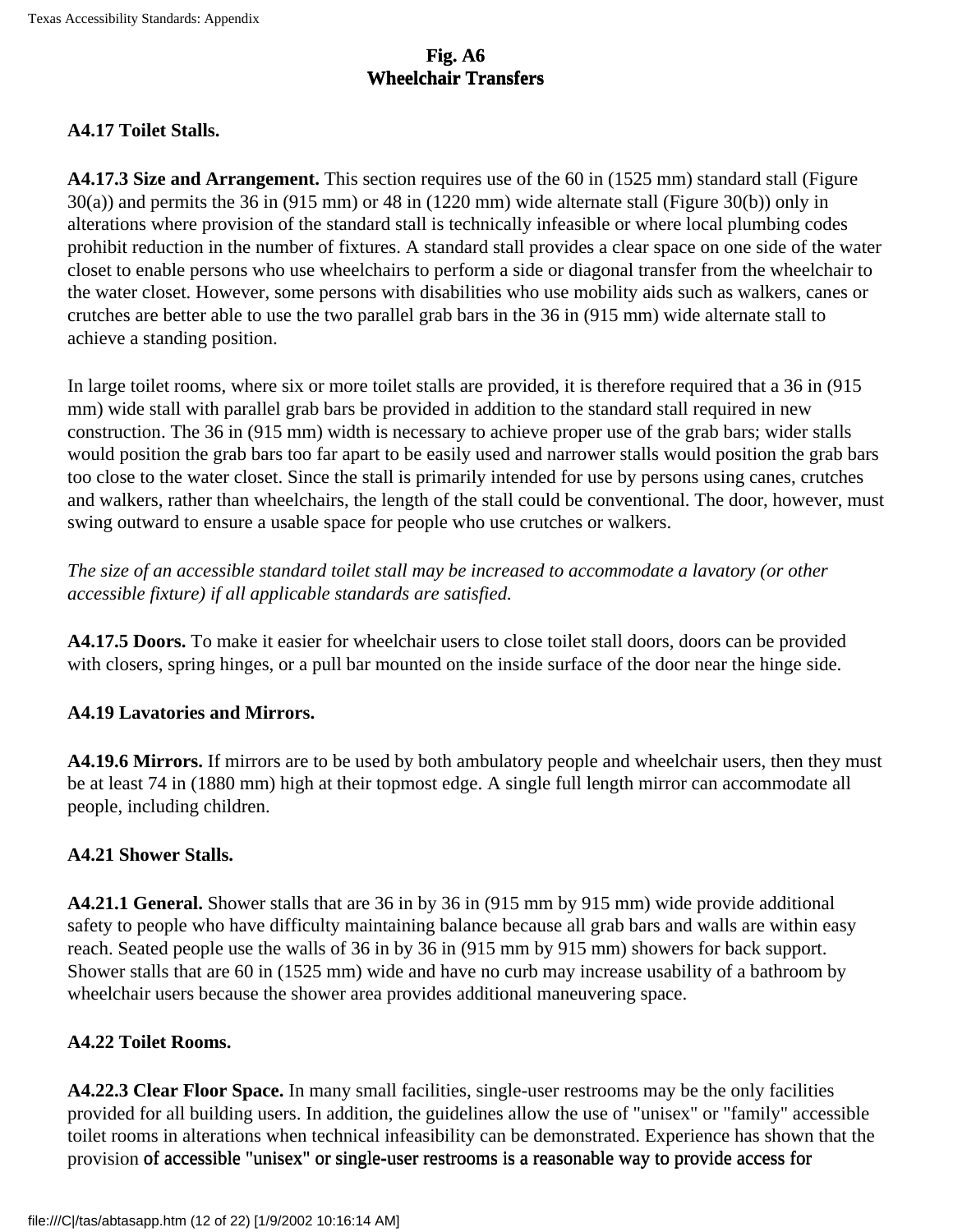wheelchair users and any attendants, especially when attendants are of the opposite sex. Since these facilities have proven so useful, it is often considered advantageous to install a "unisex" toilet room in new facilities in addition to making the multi-stall restrooms accessible, especially in shopping malls, large auditoriums, and convention centers.

Figure 28 (section 4.16) provides minimum clear floor space dimensions for toilets in accessible "unisex" toilet rooms. The dotted lines designate the minimum clear floor space, depending on the direction of approach, required for wheelchair users to transfer onto the water closet. The dimensions of 48 in (1220 mm) and 60 in (1525 mm), respectively, correspond to the space required for the two common transfer approaches utilized by wheelchair users (see Fig. A6). It is important to keep in mind that the placement of the lavatory to the immediate side of the water closet will preclude the side approach transfer illustrated in Figure A6(b). To accommodate the side transfer, the space adjacent to the water closet must remain clear of obstruction for 42 in (1065 mm) from the centerline of the toilet (Figure 28) and the lavatory must not be located within this clear space. A turning circle or T-turn, the clear floor space at the lavatory, and maneuvering space at the door must be considered when determining the possible wall locations. A privacy latch or other accessible means of ensuring privacy during use should be provided at the door.

#### Recommendations:

1. In new construction, accessible single-user restrooms may be desirable in some situations because they can accommodate a wide variety of building users. However, they cannot be used in lieu of making the multi-stall toilet rooms accessible as required.

2. Where strict compliance to the guidelines for accessible toilet facilities is technically infeasible in the alteration of existing facilities, accessible "unisex" toilets are a reasonable alternative.

3. In designing accessible single-user restrooms, the provisions of adequate space to allow a side transfer will provide accommodation to the largest number of wheelchair users.

## **A4.23 Bathrooms, Bathing Facilities, and Shower Rooms.**

**A4.23.3 Clear Floor Space.** Figure A7 shows two possible configurations of a toilet room with a roll-in shower. The specific shower shown is designed to fit exactly within the dimensions of a standard bathtub. Since the shower does not have a lip, the floor space can be used for required maneuvering space. This would permit a toilet room to be smaller than would be permitted with a bathtub and still provide enough floor space to be considered accessible. This design can provide accessibility in facilities where space is at a premium (i.e., hotels and medical care facilities). The alternate roll-in shower (Fig. 57(b)) also provides sufficient room for the "T-turn" and does not require plumbing to be on more than one wall.

**A4.23.9 Medicine Cabinets.** Other alternatives for storing medical and personal care items are very useful to disabled people. Shelves, drawers, and floor-mounted cabinets can be provided within the reach ranges of disabled people.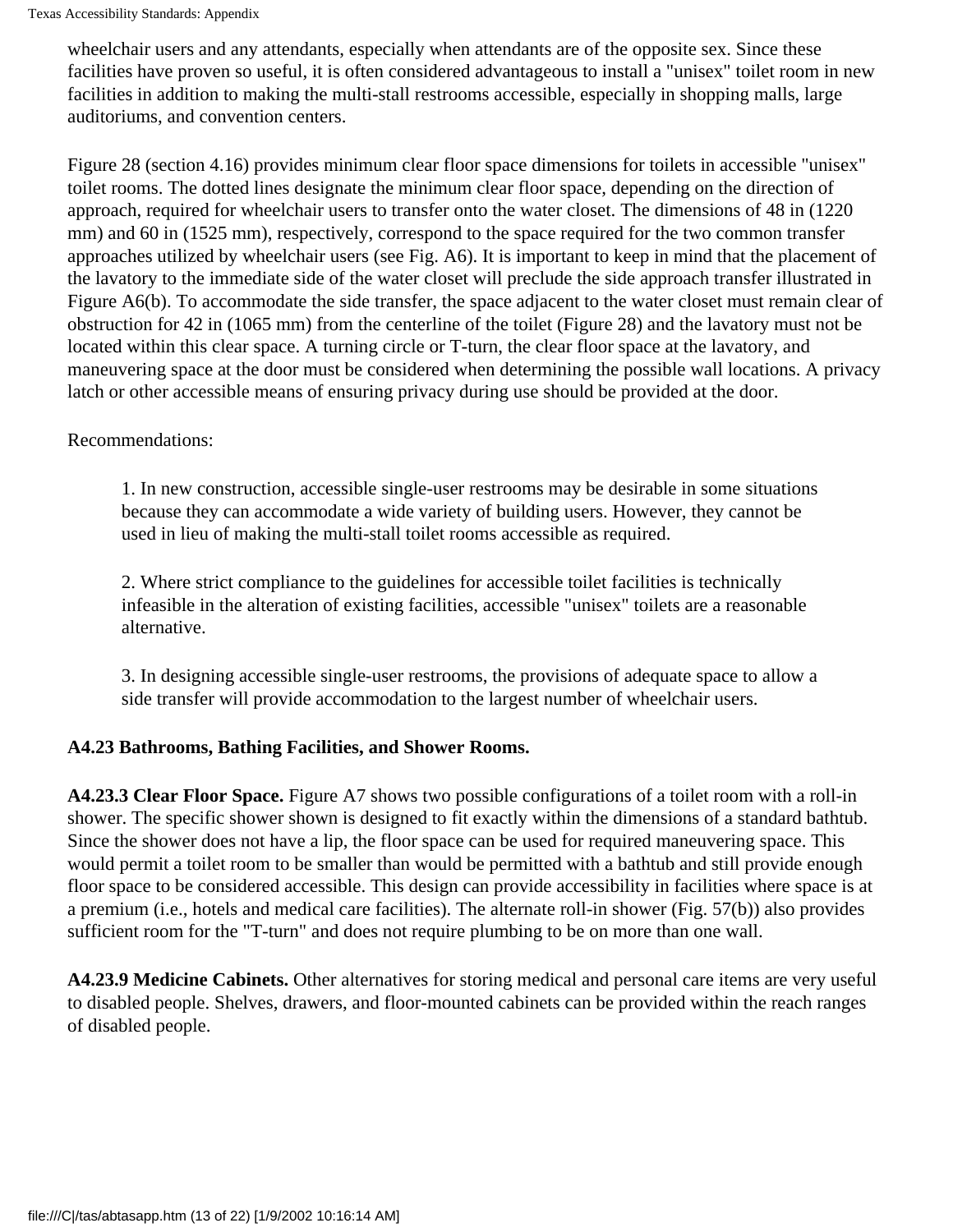

*NOTE: Seat, if provided, must be folding type*

**Fig. A7**

## **A4.26 Handrails, Grab Bars, and Tub and Shower Seats.**

**A4.26.1 General.** Many disabled people rely heavily upon grab bars and handrails to maintain balance and prevent serious falls. Many people brace their forearms between supports and walls to give them more leverage and stability in maintaining balance or for lifting. The grab bar clearance of 1-1/2 in (38 mm) required in this guideline is a safety clearance to prevent injuries resulting from arms slipping through the openings. It also provides adequate gripping room.

**A4.26.2 Size and Spacing of Grab Bars and Handrails.** This specification allows for alternate shapes of handrails as long as they allow an opposing grip similar to that provided by a circular section of 1-1/4 in to 1-1/2 in (32 mm to 38 mm).

## **A4.27 Controls and Operating Mechanisms.**

**A4.27.3 Height.** Fig. A8 further illustrates mandatory and advisory control mounting height provisions for typical equipment.

Electrical receptacles installed to serve individual appliances and not intended for regular or frequent use by building occupants are not required to be mounted within the specified reach ranges. Examples would be receptacles installed specifically for wall-mounted clocks, refrigerators, and microwave ovens.



file:///C|/tas/abtasapp.htm (14 of 22) [1/9/2002 10:16:14 AM]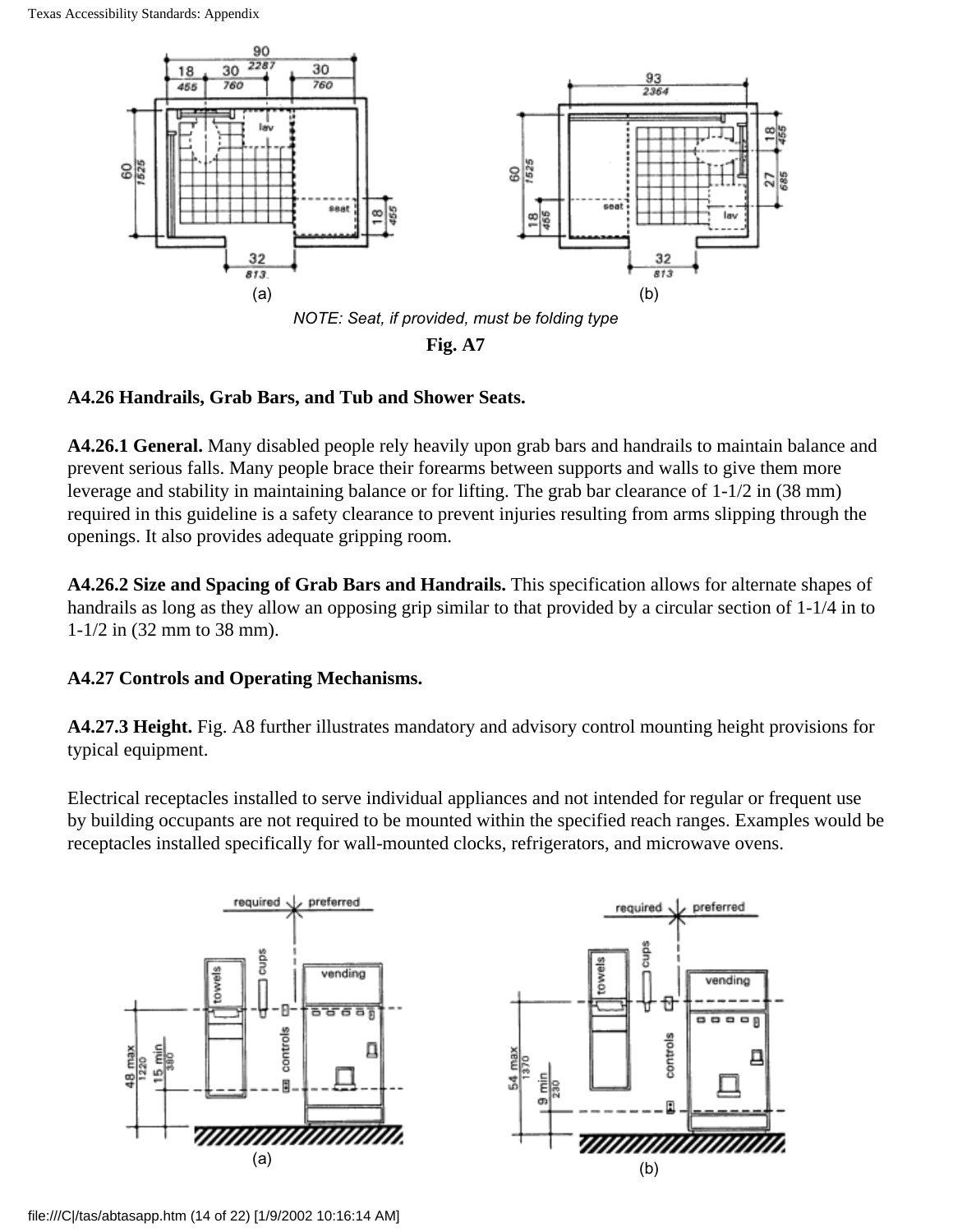Forward Reach Possible Side Reach Possible

#### **Fig. A8 Control Reach Limitations**

## **A4.28 Alarms.**

**A4.28.2 Audible Alarms.** Audible emergency signals must have an intensity and frequency that can attract the attention of individuals who have partial hearing loss. People over 60 years of age generally have difficulty perceiving frequencies higher than 10,000 Hz. An alarm signal which has a periodic element to its signal, such as single stroke bells (clang-pause-clang-pause), hi-low (up-down-up-down) and fast whoop (on-off-on-off) are best. Avoid continuous or reverberating tones. Select a signal which has a sound characterized by three or four clear tones without a great deal of "noise" in between.

**A4.28.3 Visual Alarms.** The specifications in this section do not preclude the use of zoned or coded alarm systems.

**A4.28.4 Auxiliary Alarms.** Locating visual emergency alarms in rooms where persons who are deaf may work or reside alone can ensure that they will always be warned when an emergency alarm is activated. To be effective, such devices must be located and oriented so that they will spread signals and reflections throughout a space or raise the overall light level sharply. However, visual alarms alone are not necessarily the best means to alert sleepers. A study conducted by Underwriters Laboratory (UL) concluded that a flashing light more than seven times brighter was required (110 candela v. 15 candela, at the same distance) to awaken sleepers as was needed to alert awake subjects in a normal daytime illuminated room.

For hotel and other rooms where people are likely to be asleep, a signal-activated vibrator placed between mattress and box spring or under a pillow was found by UL to be much more effective in alerting sleepers. Many readily available devices are sound-activated so that they could respond to an alarm clock, clock radio, wake-up telephone call or room smoke detector. Activation by a building alarm system can either be accomplished by a separate circuit activating an auditory alarm which would, in turn, trigger the vibrator or by a signal transmitted through the ordinary 110-volt outlet. Transmission of signals through the power line is relatively simple and is the basis of common, inexpensive remote light control systems sold in many department and electronic stores for home use. So-called "wireless" intercoms operate on the same principal.

# **A4.29 Detectable Warnings.**

**A4.29.2 Detectable Warnings on Walking Surfaces.** The material used to provide contrast should contrast by at least 70%. Contrast in percent is determined by:

Contrast =  $[(B_1 B_2)/B_1] \times 100$ 

where  $B_1$  = light reflectance value (LRV) of the lighter area

and  $B_2$  = light reflectance value (LRV) of the darker area.

Note that in any application both white and black are never absolute; thus,  $B_1$  never equals 100 and  $B_2$  is always greater than 0.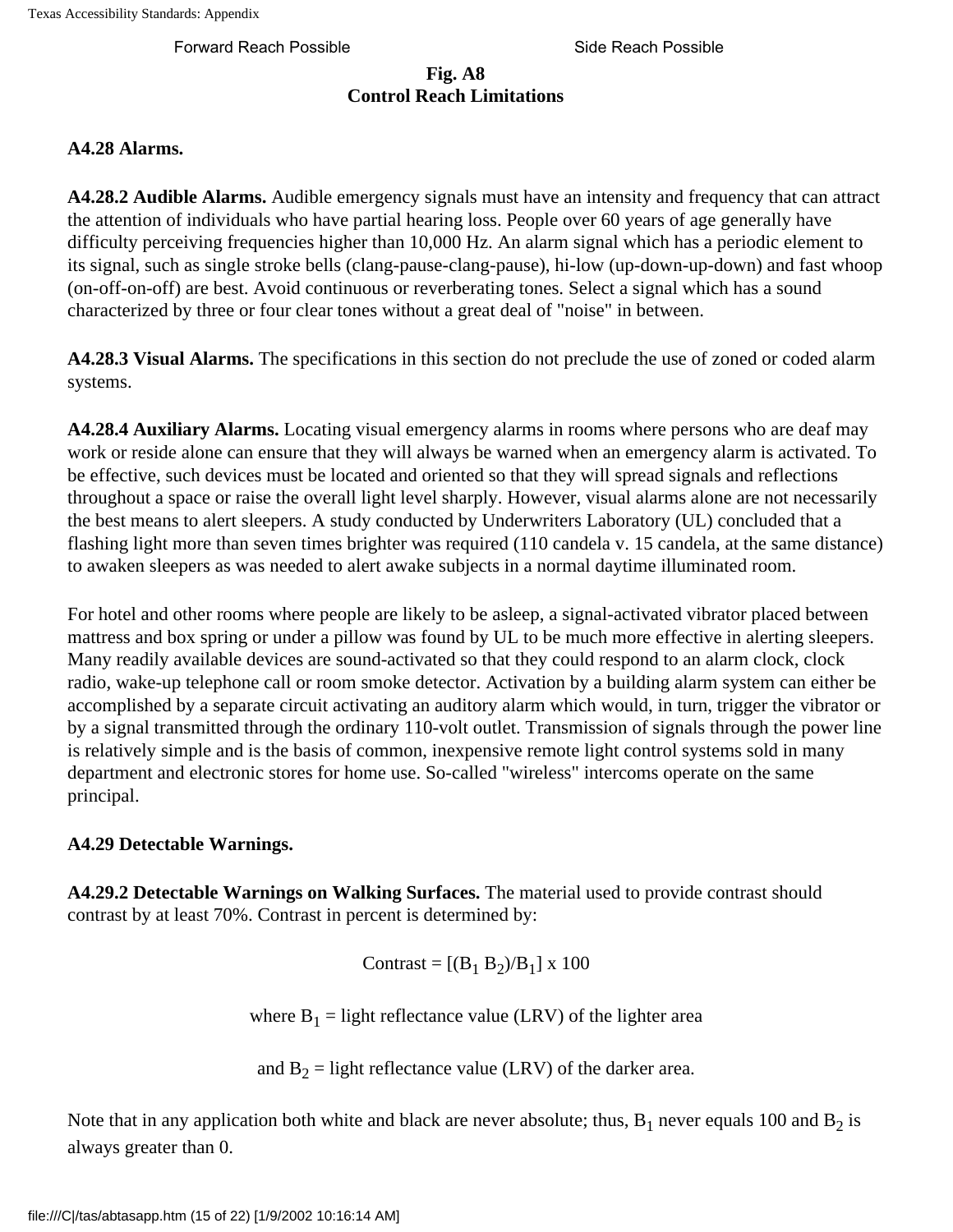# **A4.30 Signage.**

**A4.30.1 General.** In building complexes where finding locations independently on a routine basis may be a necessity (for example, college campuses), tactile maps or prerecorded instructions can be very helpful to visually impaired people. Several maps and auditory instructions have been developed and tested for specific applications. The type of map or instructions used must be based on the information to be communicated, which depends highly on the type of buildings or users.

Landmarks that can easily be distinguished by visually impaired individuals are useful as orientation cues. Such cues include changes in illumination level, bright colors, unique patterns, wall murals, location of special equipment or other architectural features.

Many people with disabilities have limitations in movement of their heads and reduced peripheral vision. Thus, signage positioned perpendicular to the path of travel is easiest for them to notice. People can generally distinguish signage within an angle of 30 degrees to either side of the centerlines of their faces without moving their heads.

**A4.30.2 Character Proportion.** The legibility of printed characters is a function of the viewing distance, character height, the ratio of the stroke width to the height of the character, the contrast of color between character and background, and print font. The size of characters must be based upon the intended viewing distance. A severely nearsighted person may have to be much closer to recognize a character of a given size than a person with normal visual acuity.

**A4.30.4 Raised and Brailled Characters and Pictorial Symbol Signs (Pictograms).** The standard dimensions for literary Braille are as follows:

| •Dot Diameter              | $.059$ in | •Horizontal separation between cells .241 in |         |
|----------------------------|-----------|----------------------------------------------|---------|
| •Inter-dot spacing .090 in |           | •Vertical separation between cells           | .395 in |

Raised borders around signs containing raised characters may make them confusing to read unless the border is set far away from the characters. Accessible signage with descriptive materials about public buildings, monuments, and objects of cultural interest may not provide sufficiently detailed and meaningful information. Interpretive guides, audio tape devices, or other methods may be more effective in presenting such information.

**A4.30.5 Finish and Contrast.** An eggshell finish (11 to 19 degree gloss on 60 degree glossimeter) is recommended. Research indicates that signs are more legible for persons with low vision when characters contrast with their background by at least 70 percent. Contrast in percent shall be determined by:

Contrast =  $[(B_1 - B_2)/B_1] \times 100$ 

where  $B_1$  = light reflectance value (LRV) of the lighter area

and  $B_2$  = light reflectance value (LRV) of the darker area.

Note that in any application both white and black are never absolute; thus,  $B_1$  never equals 100 and  $B_2$  is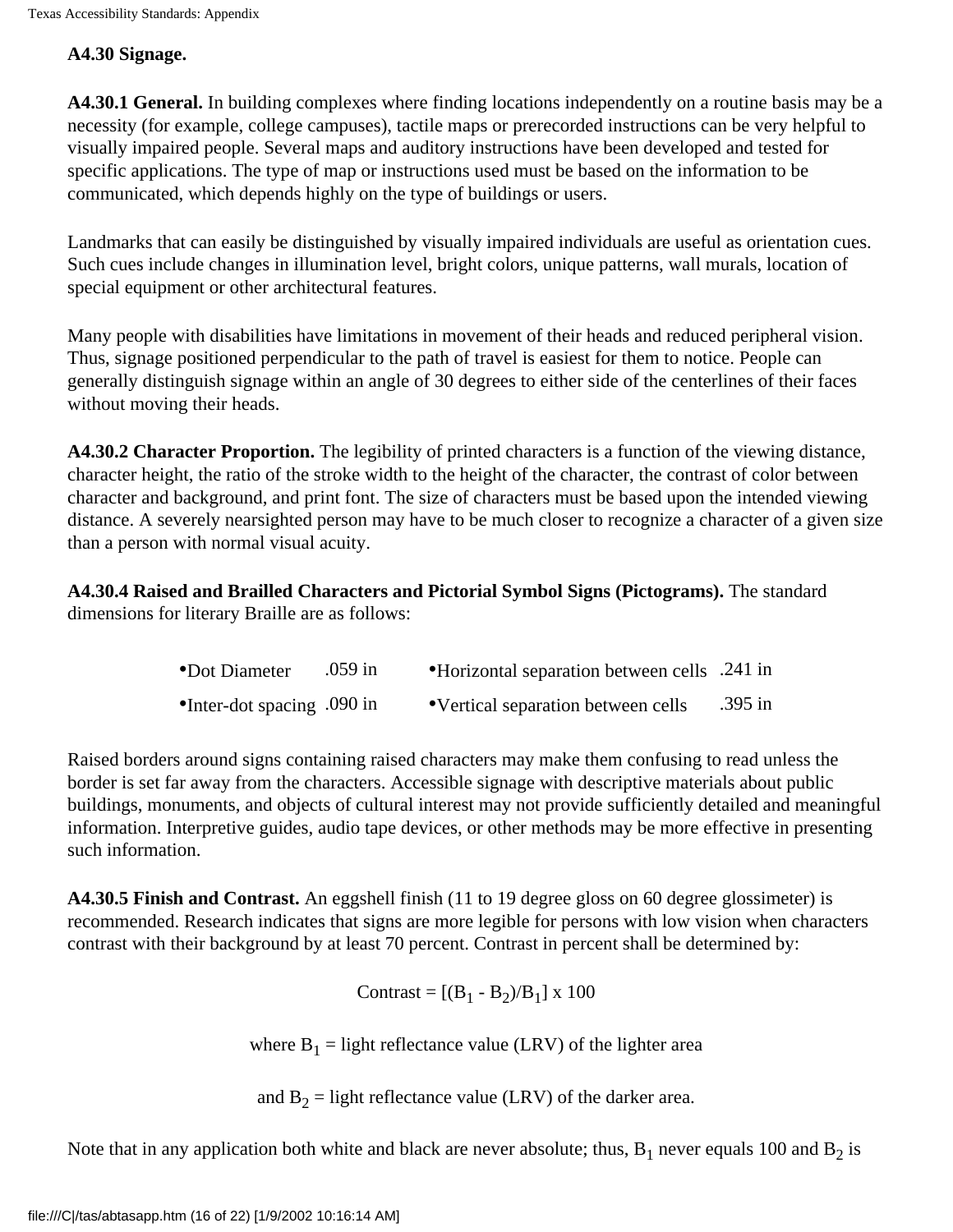always greater than 0.

The greatest readability is usually achieved through the use of light-colored characters or symbols on a dark background.

**A4.30.7 Symbols of Accessibility for Different Types of Listening Systems.** Paragraph 4 of this section requires signage indicating the availability of an assistive listening system. An appropriate message should be displayed with the international symbol of access for hearing loss since this symbol conveys general accessibility for people with hearing loss. Some suggestions are:

|  |  | <b>INFRARED</b><br>ASSISTIVE LISTENING SYSTEM<br>AVAILARLE<br>$--PLEASE ASK--$ | AUDIT LOOP IN USE<br><b>TURN T-SWITCH FOR</b><br><b>BETTER HEARING</b><br>$-$ --OR ASK FOR HELP--- | <b>FM</b><br>ASSISTIVE LISTENING<br>SYSTEM AVAILABLE<br>$--PLEASE ASK--$ |
|--|--|--------------------------------------------------------------------------------|----------------------------------------------------------------------------------------------------|--------------------------------------------------------------------------|
|--|--|--------------------------------------------------------------------------------|----------------------------------------------------------------------------------------------------|--------------------------------------------------------------------------|

The symbol may be used to notify persons of the availability of other auxiliary aids and services such as: real time captioning, captioned note taking, sign language interpreters, and oral interpreters.

**A4.30.8 Illumination Levels.** Illumination levels on the sign surface shall be in the 100 to 300 lux range (10 to 30 footcandles) and shall be uniform over the sign surface. Signs shall be located such that the illumination level on the surface of the sign is not significantly exceeded by the ambient light or visible bright lighting source behind or in front of the sign.

# **A4.31 Telephones.**

**A4.31.3 Mounting Height.** In localities where the dial-tone first system is in operation, calls can be placed at a coin telephone through the operator without inserting coins. The operator button is located at a height of 46 in (1170 mm) if the coin slot of the telephone is at 54 in (1370 mm). A generally available public telephone with a coin slot mounted lower on the equipment would allow universal installation of telephones at a height of 48 in (1220 mm) or less to all operable parts.

**A4.31.9 Text Telephones.** A public text telephone may be an integrated text telephone pay phone unit or a conventional portable text telephone that is permanently affixed within, or adjacent to, the telephone enclosure. In order to be usable with a pay phone, a text telephone which is not a single integrated text telephone pay phone unit will require a shelf large enough (10 in (255 mm) wide by 10 in (255 mm) deep with a 6 in (150 mm) vertical clearance minimum) to accommodate the device, an electrical outlet, and a power cord. Movable or portable text telephones may be used to provide equivalent facilitation. A text telephone should be readily available so that a person using it may access the text telephone easily and conveniently. As currently designed pocket-type text telephones for personal use do not accommodate a wide range of users. Such devices would not be considered substantially equivalent to conventional text telephones. However, in the future as technology develops this could change.

# **A4.32 Fixed or Built-in Seating and Tables.**

**A4.32.4 Height of Tables or Counters.** Different types of work require different table or counter heights for comfort and optimal performance. Light detailed work such as writing requires a table or counter close to elbow height for a standing person. Heavy manual work such as rolling dough requires a counter or table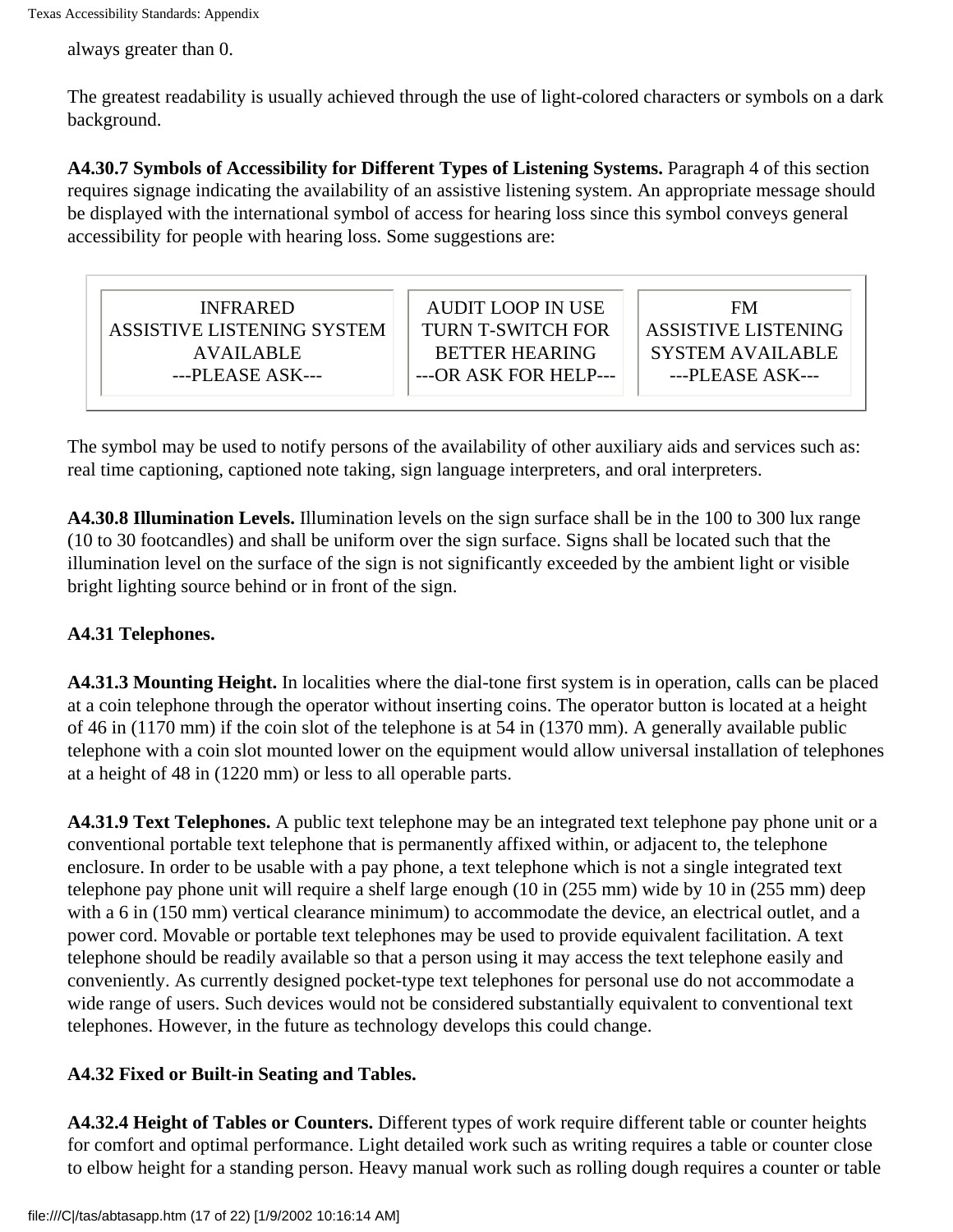height about 10 in (255 mm) below elbow height for a standing person. This principle of high/low table or counter heights also applies for seated persons; however, the limiting condition for seated manual work is clearance under the table or counter.

Table A1 shows convenient counter heights for seated persons. The great variety of heights for comfort and optimal performance indicates a need for alternatives or a compromise in height if people who stand and people who sit will be using the same counter area.

*Table A1*

| <b>Convenient Heights of Tables and Counters for Seated People1</b> |    |                 |    |
|---------------------------------------------------------------------|----|-----------------|----|
| <b>Short Women</b>                                                  |    | <b>Tall Men</b> |    |
| in                                                                  | mm | in              | mm |
|                                                                     |    |                 |    |
|                                                                     |    |                 |    |
|                                                                     |    |                 |    |
|                                                                     |    |                 |    |
|                                                                     |    |                 |    |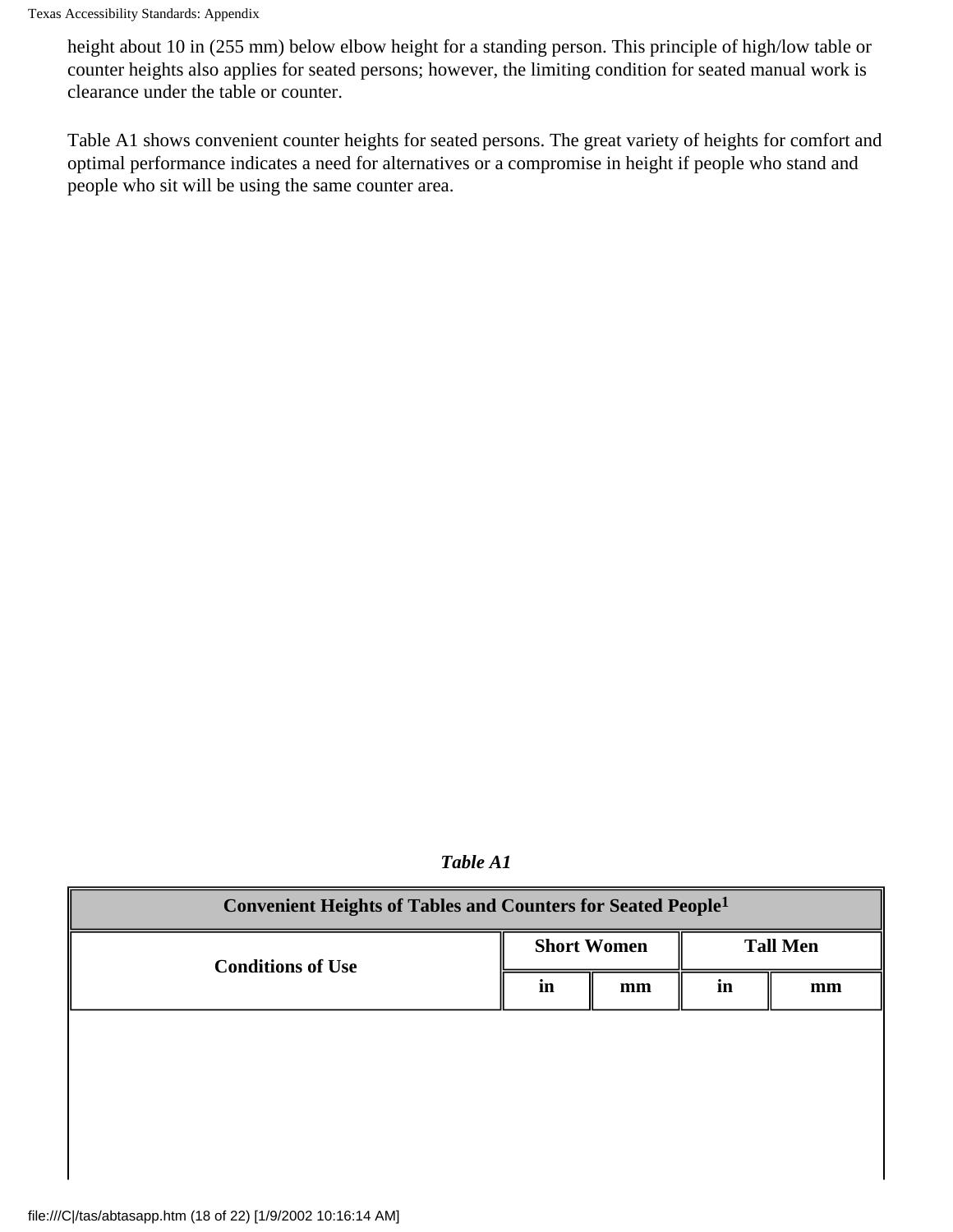| <b>Seated in a Wheelchair:</b>                                                                      |                       |            |                       |            |
|-----------------------------------------------------------------------------------------------------|-----------------------|------------|-----------------------|------------|
| <b>Manual Work -</b><br><b>Desk or removable armrests</b><br>Fixed, full-size armrests <sup>2</sup> | 26<br>32 <sup>3</sup> | 660<br>815 | 30<br>32 <sup>3</sup> | 760<br>815 |
| Light detailed work -<br>Desk or removable armrests<br>Fixed, full-size armrests <sup>2</sup>       | 29<br>32 <sup>3</sup> | 735<br>815 | 34<br>34              | 865<br>865 |
| Seated in a 16-in. (405-mm) High Chair:                                                             |                       |            |                       |            |
| <b>Manual Work</b><br><b>Light Detailed Work</b>                                                    | 26<br>28              | 660<br>710 | 27<br>31              | 685<br>785 |

<sup>1</sup> All dimensions are based on a work-surface thickness of 12 in (38 mm) and a clearance of 12 in (38 mm) between legs and the underside of a work surface.

<sup>2</sup> This type of wheelchair arm does not interfere with the positioning of a wheelchair under a work surface. This type of wheelchair arm does not interfere with the positioning of a wheelchair under a work surface.

<sup>3</sup> This dimension is limited by the height of the armrests: a lower height would be preferable. Some people in this group prefer lower work surfaces, which require positioning the wheelchair back from the edge of the counter. This dimension is limited by the height of the armrests: a lower height would be preferable. Some people in this group prefer lower work surfaces, which require positioning the wheelchair back from the edge of the counter.

## **A4.33 Assembly Areas.**

**A4.33.2 Size of Wheelchair Locations.** Spaces large enough for two wheelchairs allow people who are coming to a performance together to sit together.

**A4.33.3 Placement of Wheelchair Locations.** *In determining appropriate locations for wheelchair spaces, consideration should be given to ensure that sight lines are maintained for persons seated in wheelchairs during events where the tendency of the general audience may be to stand, either momentarily or for extended periods.* The location of wheelchair areas can be planned so that a variety of positions within the seating area are provided. This will allow choice in viewing and price categories. *Examples of comparable and incomparable locations are:*

*(1) Wheelchair locations on each side of a football stadium or gymnasium and located within one-third of either side of the center line of the playing surface and at levels consistent with the regular seating and distributed amongst the seating options would be comparable.*

*(2) If regular seating is located on the playing surface of a gymnasium, such as that often provided by folding bleachers, wheelchair spaces on the floor could be considered comparable if good sight lines are provided and if the occupants are not exposed to injurious conditions.*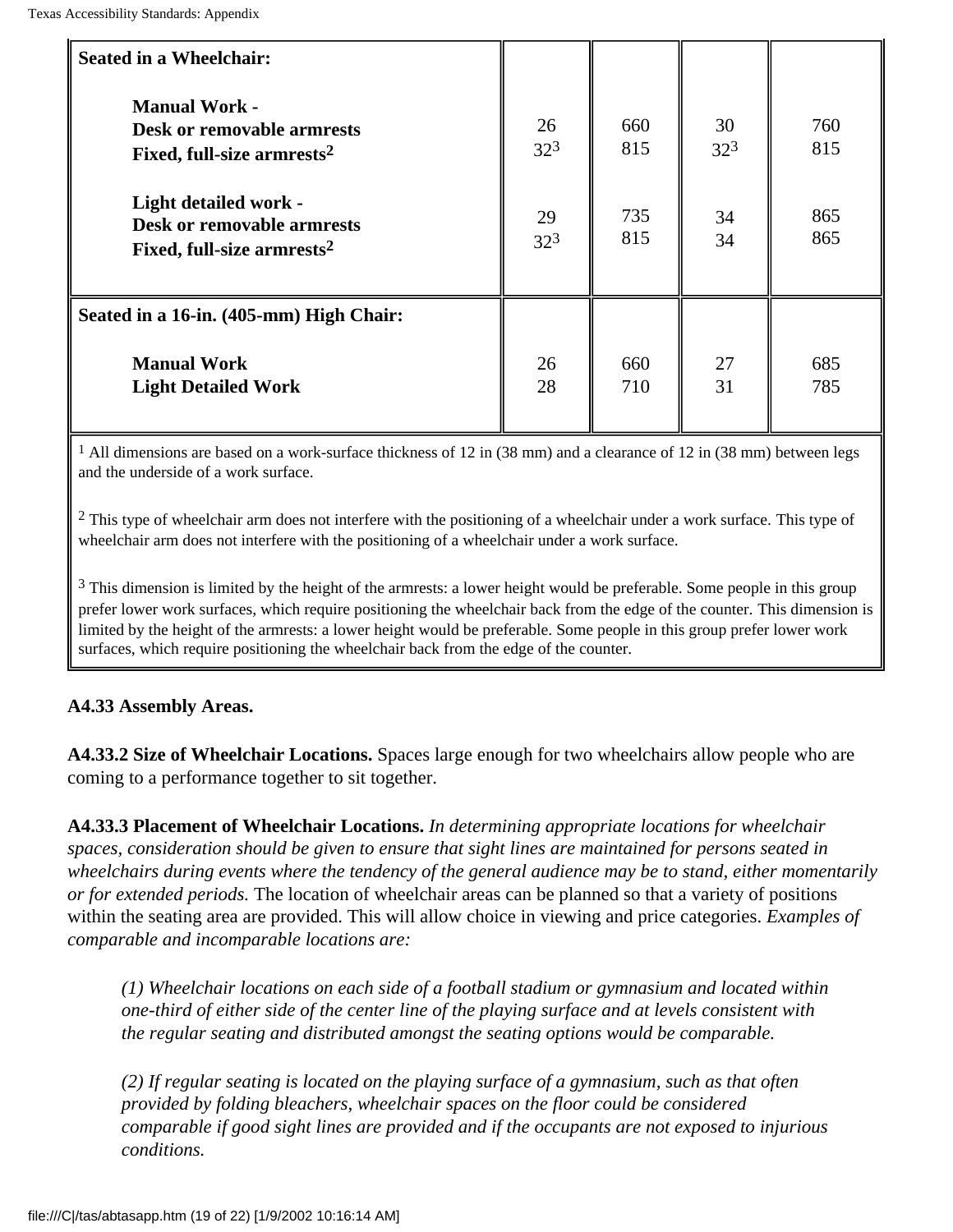*(3) If regular seating is raised above a playing surface, wheelchair spaces located on the playing surface would not be considered comparable unless they were in addition to other accessible wheelchair spaces located within the regular raised seating areas.*

*(4) Spaces located beyond the end zone of a football stadium or behind the basketball court goals in a gymnasium, even from a lofted area, would not be considered comparable unless they were in addition to other accessible and comparable seating areas serving the same facility.*

*(5) Spaces located outside the defined seating areas of a theater or auditorium would not be considered comparable.* 

Building/life safety codes set minimum distances between rows of fixed seats with consideration of the number of seats in a row, the exit aisle width and arrangement, and the location of exit doors. "Continental" seating, with a greater number of seats per row and a commensurate increase in row spacing and exit doors, facilitates emergency egress for all people and increases ease of access to mid-row seats especially for people who walk with difficulty. Consideration of this positive attribute of "continental" seating should be included along with all other factors in the design of fixed seating areas.

**A4.33.6 Placement of Listening Systems.** A distance of 50 ft (15 m) allows a person to distinguish performers' facial expressions.

**A4.33.7 Types of Listening Systems.** An assistive listening system appropriate for an assembly area for a group of persons or where the specific individuals are not known in advance, such as a playhouse, lecture hall or movie theater, may be different from the system appropriate for a particular individual provided as an auxiliary aid or as part of a reasonable accommodation. The appropriate device for an individual is the type that individual can use, whereas the appropriate system for an assembly area will necessarily be geared toward the "average" or aggregate needs of various individuals. A listening system that can be used from any seat in a seating area is the most flexible way to meet this specification. Earphone jacks with variable volume controls can benefit only people who have slight hearing loss and do not help people who use hearing aids. At the present time, magnetic induction loops are the most feasible type of listening system for people who use hearing aids equipped with "T-coils," but people without hearing aids or those with hearing aids not equipped with inductive pick-ups cannot use them without special receivers. Radio frequency systems can be extremely effective and inexpensive. People without hearing aids can use them, but people with hearing aids need a special receiver to use them as they are presently designed. If hearing aids had a jack to allow a by-pass of microphones, then radio frequency systems would be suitable for people with and without hearing aids. Some listening systems may be subject to interference from other equipment and feedback from hearing aids of people who are using the systems. Such interference can be controlled by careful engineering design that anticipates feedback sources in the surrounding area.

Table A2, reprinted from a National Institute of Disability and Rehabilitation Research "Rehab Brief," shows some of the advantages and disadvantages of different types of assistive listening systems. In addition, the Architectural and Transportation Barriers Compliance Board (Access Board) has published a pamphlet on Assistive Listening Systems which lists demonstration centers across the country where technical assistance can be obtained in selecting and installing appropriate systems. The state of New York has also adopted a detailed technical specification which may be useful.

*Table A2*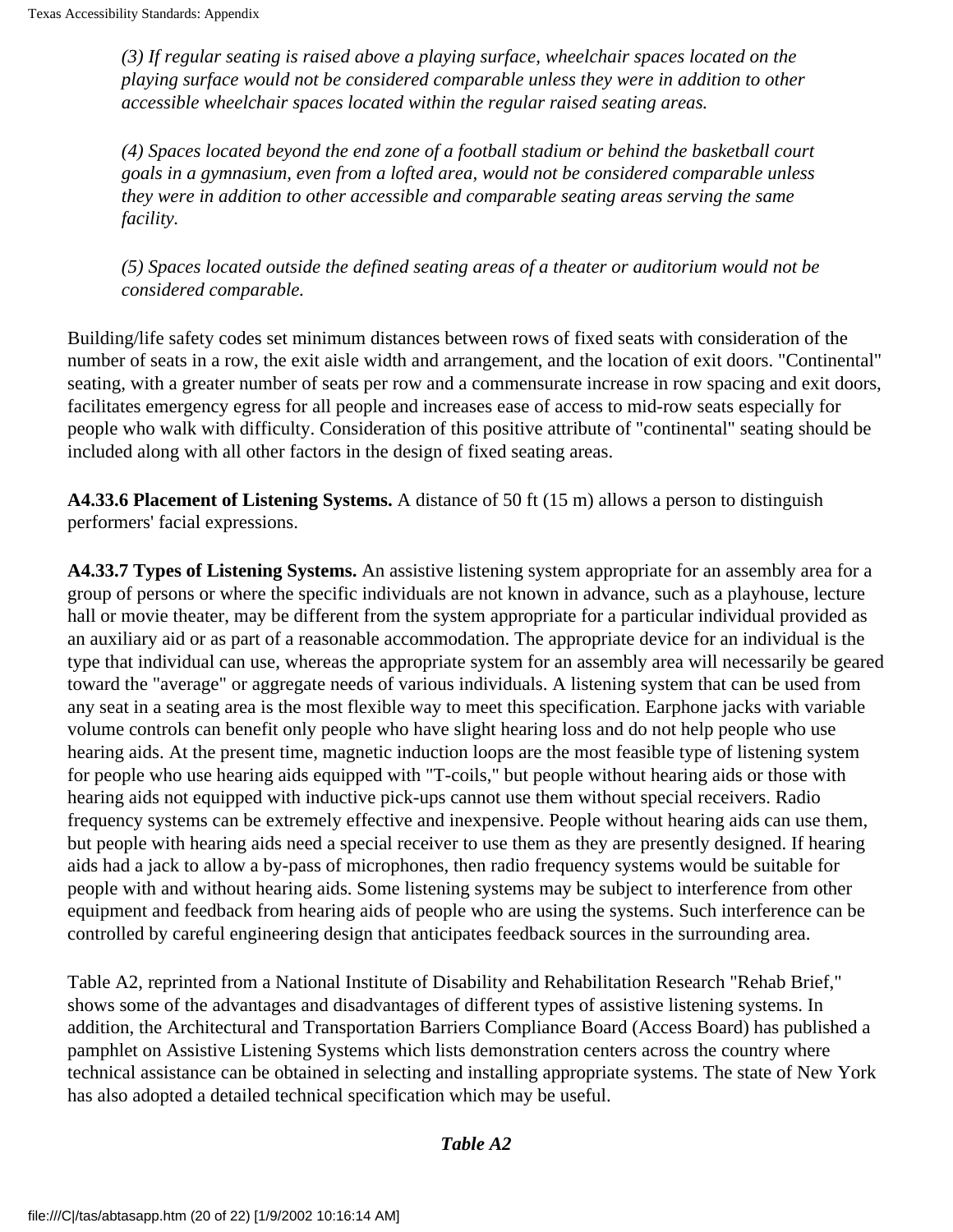| <b>Summary of Assistive Listening Devices</b>                                                                                                                                                               |                                                                                                                                                                                               |                                                                                                                                                                                                                                                          |                                                                                                                  |
|-------------------------------------------------------------------------------------------------------------------------------------------------------------------------------------------------------------|-----------------------------------------------------------------------------------------------------------------------------------------------------------------------------------------------|----------------------------------------------------------------------------------------------------------------------------------------------------------------------------------------------------------------------------------------------------------|------------------------------------------------------------------------------------------------------------------|
| <b>System</b>                                                                                                                                                                                               | <b>Advantages</b>                                                                                                                                                                             | <b>Disadvantages</b>                                                                                                                                                                                                                                     | <b>Typical</b><br><b>Applications</b>                                                                            |
| <b>Induction Loop</b><br><b>Transmitter: Transducer</b><br>wired to induction loop<br>around listening area.<br>Receiver: Self-contained<br>induction receiver or<br>personal hearing aid with<br>telecoil. | Cost-effective<br>Low Maintenance<br>Easy to use<br>Unobtrusive<br>May be possible to<br>integrate into existing<br>public address system.<br>Some hearing aids can<br>function as receivers. | Signal spills over to<br>adjacent rooms.<br>Susceptible to electrical<br>interference.<br>Limited portability<br>Inconsistent signal<br>strength.<br>Head position affects<br>signal strength.<br>Lack of standards for<br>induction coil<br>performance | Meeting areas<br><b>Theaters</b><br>Churches and<br>Temples<br>Conference rooms<br>Classrooms<br>TV viewing      |
| <b>FM</b><br>Transmitter: Flashlight-<br>sized worn by speaker.<br>Receiver: With personal<br>hearing aid via DAI or<br>induction neck-loop and<br>telecoil; or self-contained<br>with earphone(s).         | Highly portable<br>Different channels allow<br>use by different groups<br>within the same room.<br>High user mobility<br>Variable for large range<br>of hearing losses.                       | High cost of receivers<br>Equipment fragile<br>Equipment obtrusive<br>High maintenance<br>Expensive to maintain<br>Custom fitting to<br>individual user may be<br>required.                                                                              | Classrooms<br><b>Tour Groups</b><br>Meeting areas<br>Outdoor events<br>One-on-one                                |
| <b>Infrared</b><br>Transmitter: Emitter in line-<br>of-sight with receiver.<br>Receiver: Self-contained.<br>Or with personal hearing<br>aid via DAI or induction<br>neckloop and telecoil.                  | Easy to use<br>Insures privacy or<br>confidentiality<br>Moderate cost<br>Can often be integrated<br>into existing public<br>address system.                                                   | Line-of-sight required<br>between emitter and<br>receiver.<br>Ineffective outdoors<br>Limited portability<br>Requires installation                                                                                                                       | <b>Theaters</b><br>Churches and<br>Temples<br>Auditoriums<br>Meetings requiring<br>confidentiality<br>TV viewing |